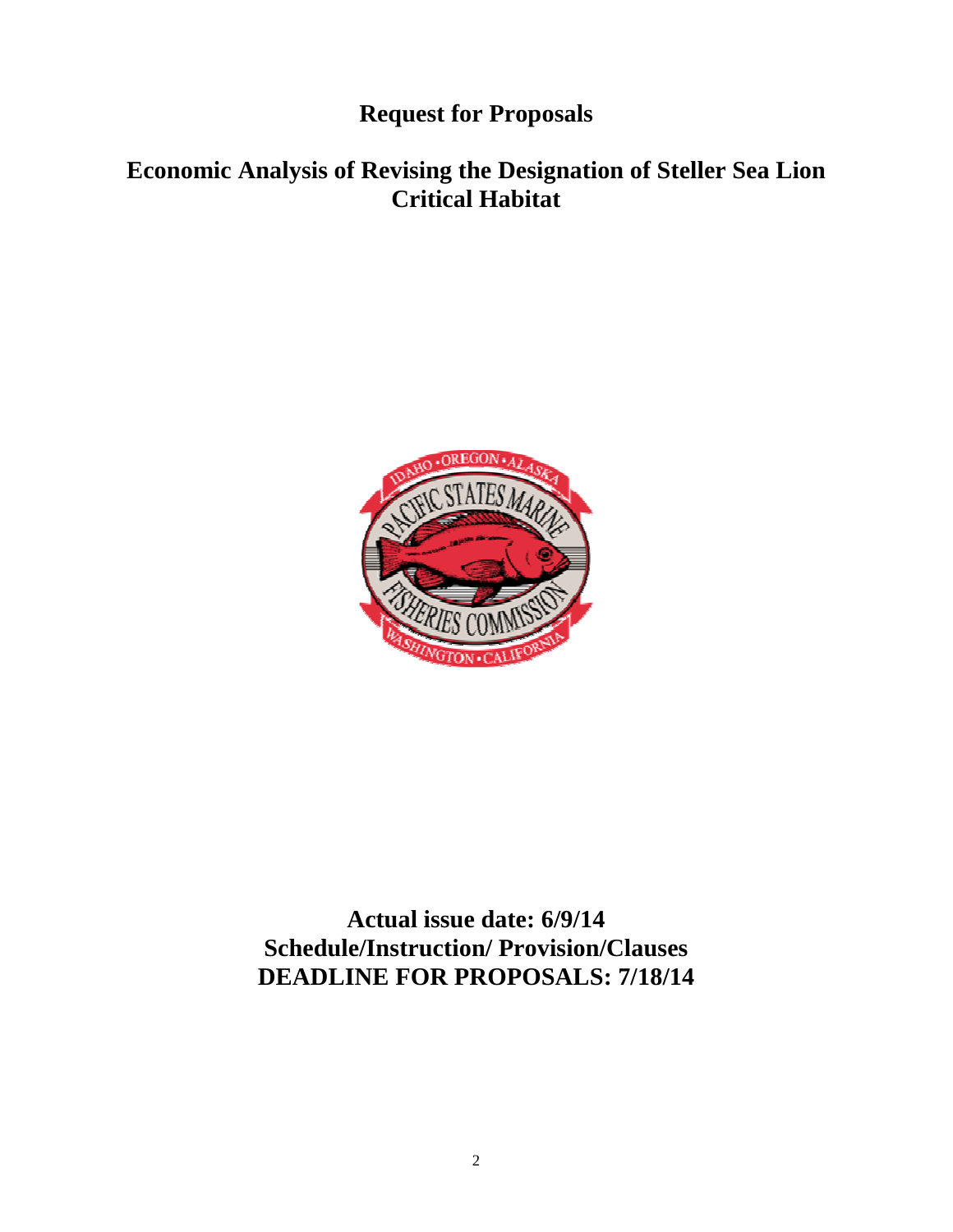### *Section I. Proposed Schedule*

**6/9/14: Requests for Proposals (RFP) distributed** 

**6/23/14: Deadline for written questions on RFP** 

• **All questions should be directed to Pacific States Marine Fisheries Commission (PSMFCZ) via the following e-mail address:** RFP2014 StellerCriticalHabitat@psmfc.org.

**6/30/14: Answers to written questions posted on PSMFC website:** 

- **7/7/14: Intent to respond to RFP must be filed with PSMFC 3:00 PM Pacific standard time** 
	- Submit statement of intent to respond to: RFP2014 StellerCriticalHabitat@psmfc.org.

**7/18/14: Deadline for proposals - 3:00 PM Pacific standard time** 

- **Only e-mailed proposals will be accepted.**
- **Submit proposals to: RFP2014 StellerCriticalHabitat@psmfc.org.**
- **7/18/14-8/4/14: Proposal Review**

**8/4/14: Finalists Selected** 

**8/6/14: Award Made** 

**8/28/14: Kickoff meeting (date tentative)**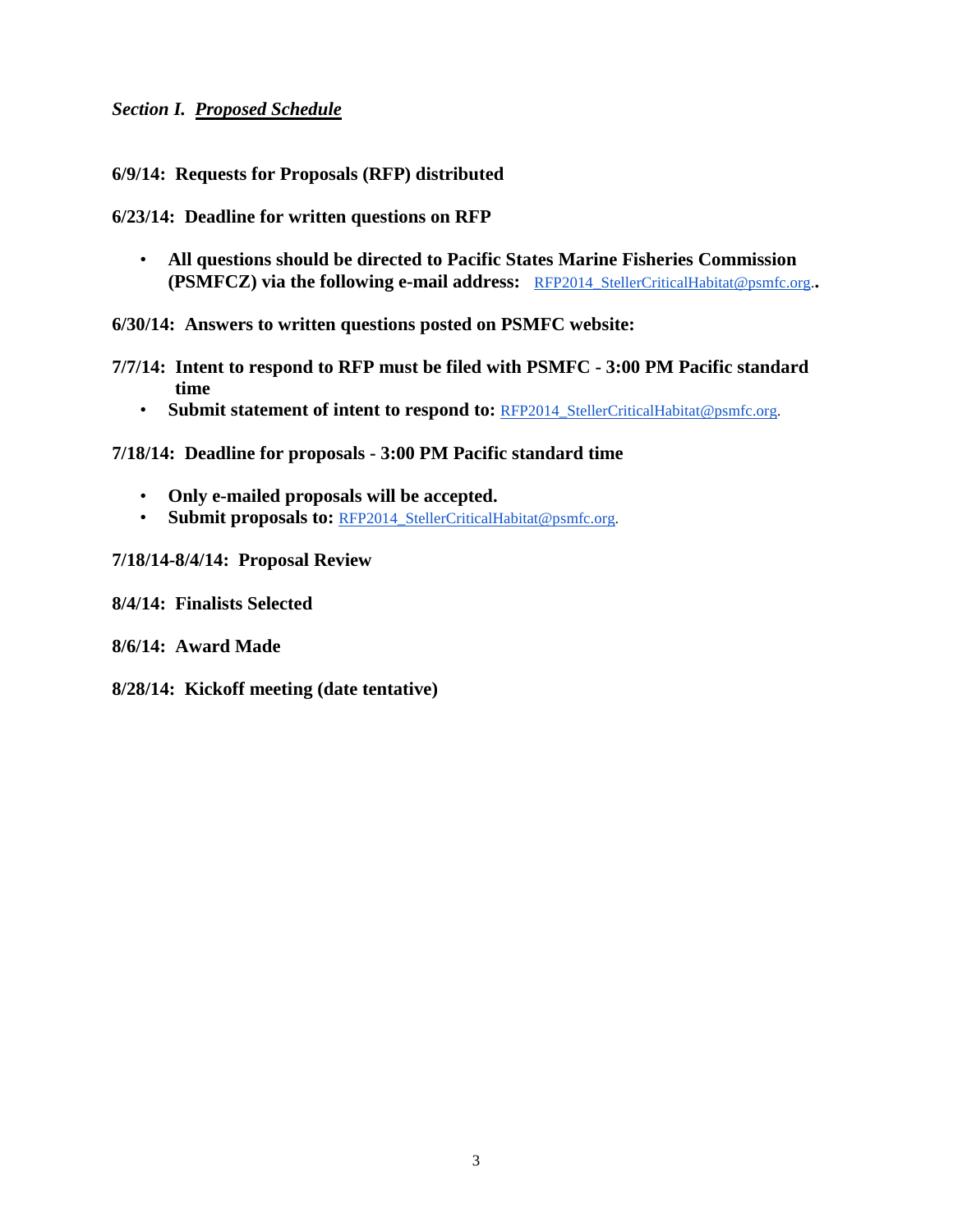# **STATEMENT OF WORK FOR ECONOMIC ANALYSIS OF REVISING THE DESIGNATION OF STELLER SEA LION CRITICAL HABITAT**

### *Section II. Introduction*

The National Marine Fisheries Service (NMFS) is revising the designated critical habitat for Steller sea lions (at 50 CFR 226.202) to take into account any new and pertinent sources of information since the 1993 designation, including amending the critical habitat designation as appropriate to reflect the delisting of the eastern distinct population segment (EDPS) (78 FR 66140).

Section 3 of the Endangered Species Act (ESA) states that the term "critical habitat" for a threatened or endangered species means—

- (i) the specific areas within the geographical area occupied by the species, at the time it is listed in accordance with the provisions of section 4 of this Act, on which are found those physical or biological features (I) essential to the conservation of the species and (II) which may require special management considerations or protection; and
- (ii) (ii) specific areas outside the geographical area occupied by the species at the time it is listed in accordance with the provisions of section 4 of this Act, upon a determination by the Secretary that such areas are essential for the conservation of the species.

Section  $4(a)(3)$  of the ESA requires the Secretary (through NMFS) to designate critical habitat for listed species, to the maximum extent prudent and determinable, concurrent with the listing of a species, and gives the Secretary discretion to revise a designation, as appropriate, from time to time. Designations and revisions of critical habitat must be based on the best scientific data available and after taking into account consideration of the economic impact, the impact on national security, and any other relevant impact of specifying any particular area as critical habitat.

The ESA states that "Except in those circumstances determined by the Secretary, critical habitat shall not include the entire geographical area which can be occupied by the threatened or endangered species." It clarifies that the Secretary shall not designate as critical habitat any lands or other geographical areas owned or controlled by the Department of Defense, or designated for its use, that are subject to an integrated natural resources management plan prepared under section 101of the Sikes Act (16 U.S.C. 670a), if the Secretary determines in writing that such plan provides a benefit to the species for which critical habitat is proposed for designation. The Secretary may exclude any area from critical habitat if she determines that the benefits of such exclusion outweigh the benefits of specifying such area as part of the critical habitat, unless he determines, based on the best scientific and commercial data available, that the failure to designate such area as critical habitat will result in the extinction of the species concerned.

Once critical habitat is designated, section 7 of the ESA requires federal agencies to insure that any action authorized, funded, or carried out by such agency is not likely to result in the destruction or adverse modification of that critical habitat. This requirement is in addition to the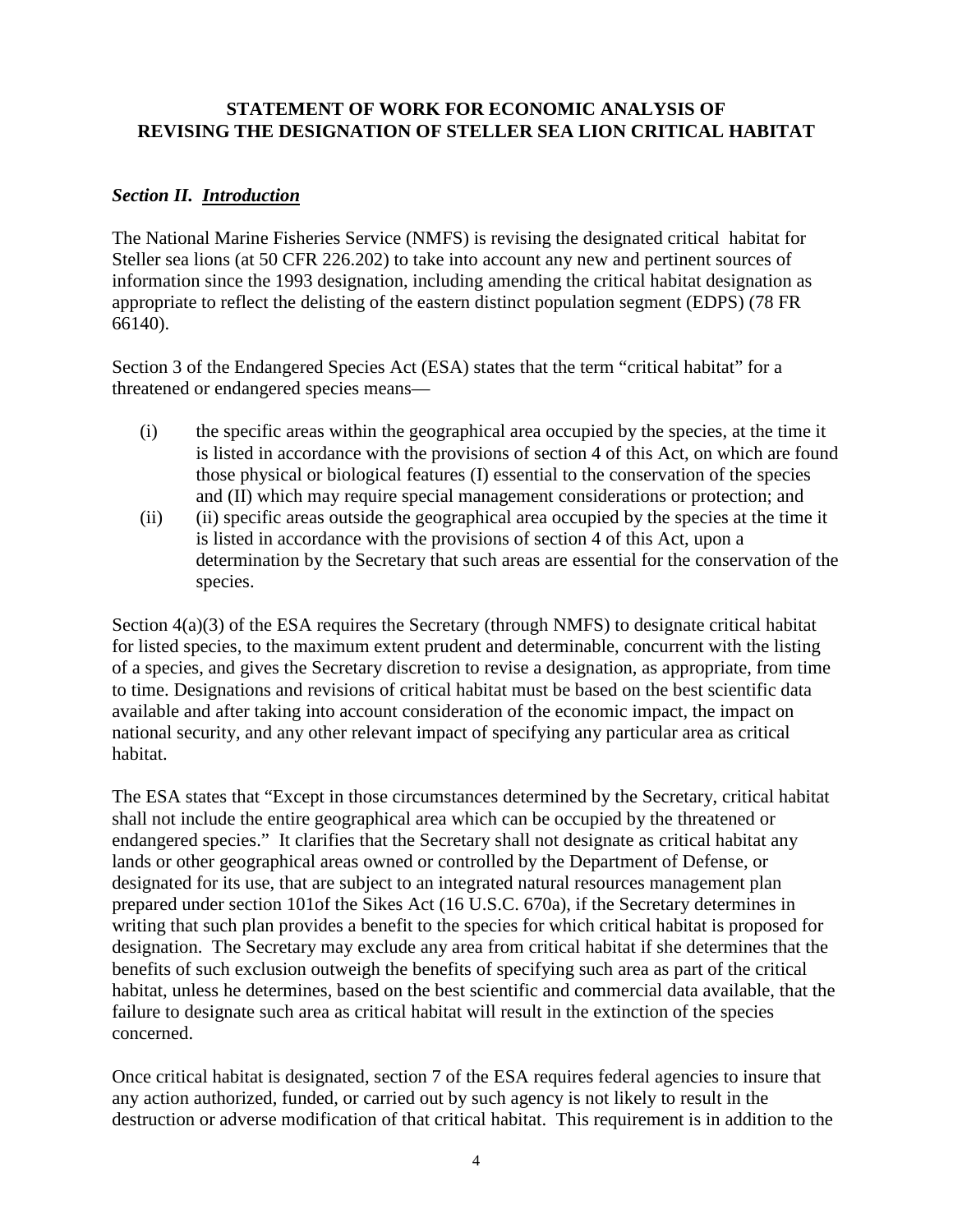requirement that federal agencies ensure their actions do not jeopardize the continued existence of the species. These complementary requirements apply only to federal agency actions.

NMFS regulations prohibit designating critical habitat in areas outside U.S. jurisdiction.

At the time of listing of the Steller sea lion in 1990, NMFS reported (55 FR 49204) that the Stel1er sea lion ranges from Hokkaido, Japan, through the Kuril Islands and Okhotsk Sea, Aleutian Islands and central Bering Sea, Gulf of Alaska, southeast Alaska, and south to central California. NMFS clarified that at that time there was not sufficient information to consider animals in different geographic regions as separate populations. In 1997 (62 FR 24345), NMFS recognized two DPSs of Steller sea lion: an eastern DPS which consists of Steller sea lions from breeding colonies located east of 144˚ W. longitude, and a western DPS, which consists of Steller sea lions from breeding colonies located west of 144˚ W. longitude. The range of the western DPS overlaps that of the eastern DPS and extends into Southeast Alaska, although photo-confirmed observations of branded western DPS animals are rare south of Sumner Strait.

Currently, designated critical habitat for Steller sea lions is described in 50 CFR 226.202 (see Appendix C). The economic analysis will require using two baselines: first, it must evaluate the consequences of designating the proposed critical habitat as if Steller sea lion critical habitat were not presently designated, and second, to the extent practicable it must evaluate the consequences of any net changes in the boundaries of critical habitat by examining all of NMFS's proposed additions to and subtractions from the currently designated area of Steller sea lion critical habitat. The reason for this dual approach to the analysis is that NMFS must analyze the effects of identifying critical habitat specifically for the western DPS, whereas the current critical habitat designation was developed for Steller sea lions generally (including the populations now identified as the western and eastern DPSs).

# *Section III. Objectives*

In close coordination with PSMFC staff and NMFS's Alaska Regional Industry Economist, the Contractor shall perform four principal tasks, as described below:

First, the contractor shall identify, compile, characterize, and synthesize economic data, capital investment, regional impacts, and associated information related to economic use (both market and non-market), development, and commercial activities in and around the areas of proposed critical habitat that have or may reasonably be assumed to have a federal nexus (i.e., activities that may require some federal authorization, funding, or action that would trigger the ESA section 7 requirement for a federal agency to consult with NMFS regarding the effects of the action on critical habitat). The contractor shall obtain such information from publically available sources (e.g., Annual Reports, Development Prospectuses, Public Permitting Applications, Governmental and Quasi-governmental Development Authorities). The contractor will use the existing geographic limits of designated critical habitat within Alaska as the starting point to define the area for which data collection is relevant. NMFS will provide the contractor with a description of the area to be proposed as the revised geographic limits of critical habitat NLT by 2/24/15.

Second, the Contractor shall use this information to prepare an economic impact analysis of NMFS' proposal. Such an analysis will aid PSMFC and NMFS with understanding the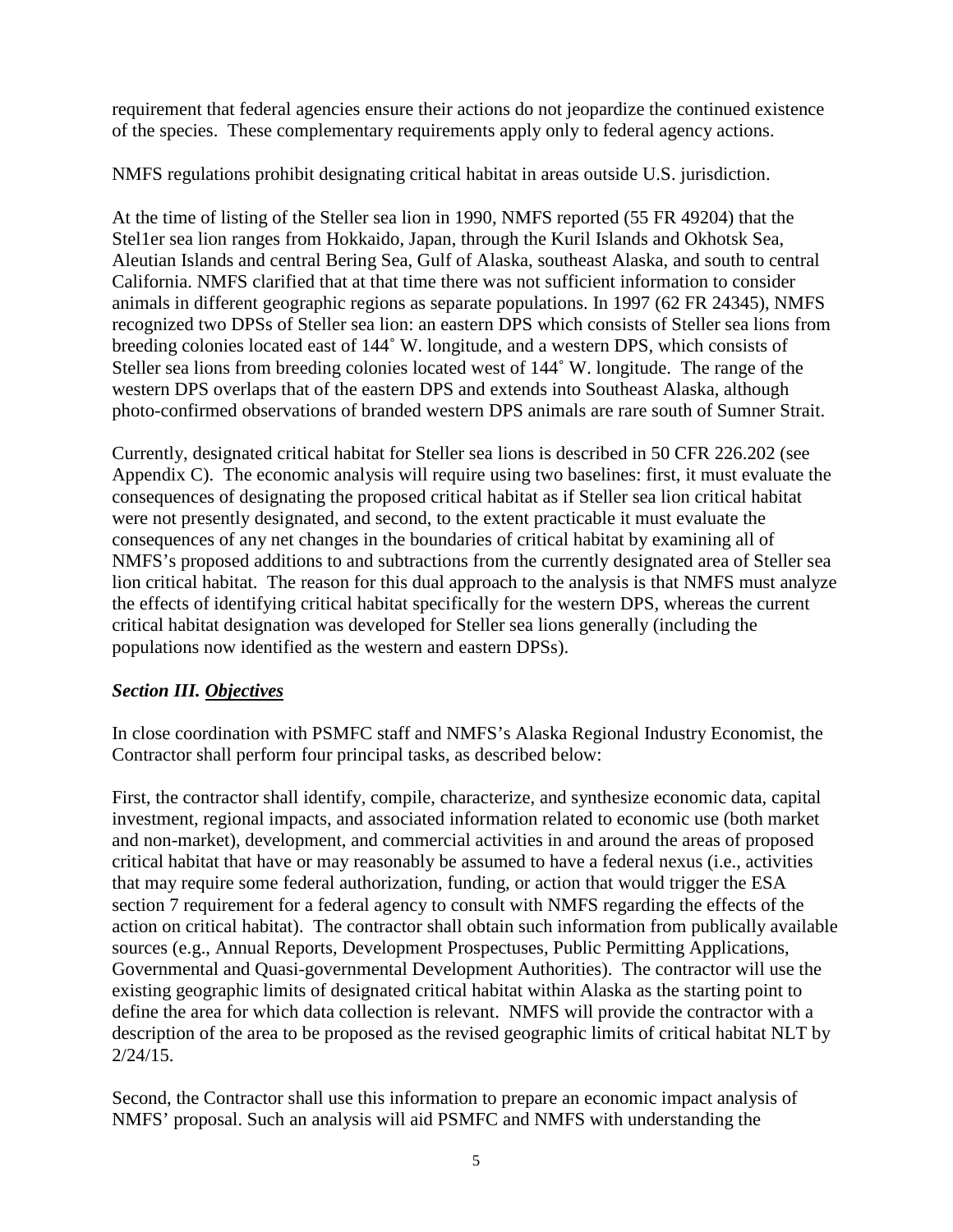consequences of designating critical habitat as well as the consequences of any particular addition to or subtraction from currently designated critical habitat. Additionally, they will provide the basis for assessing the economic benefits and costs, distributional effects, and net National economic benefit, as well as significant adverse economic impacts uniquely accruing to small entities. This analysis must be sufficient for incorporation into NMFS' ESA section 4(b)(2) analysis, and satisfy requirements in Executive Order 12866, the Regulatory Flexibility Act, and adhere to the standard content and format prescribed by each.

NMFS will determine the specific boundaries of the proposed critical habitat, as well as those physical or biological features essential to the conservation of western DPS Steller sea lions, based on the best data available. NMFS will also provide information on any specific areas of CH that may be considered for potential exclusion from critical habitat under section 4(b)(2) of the ESA. Each of these will be provided to the contractor at the outset of the contract or as soon thereafter as practicable.

Third, the Contractor shall compile, review, code, and summarize all public comments received on the proposed rule. This shall consist of a Comment Analysis Report (CAR), as described in more detail below.

Fourth, the Contractor shall provide support services for one public hearing to be held in Anchorage on the proposed revision to the currently designated critical habitat. These services will include: a recorder to be present at and transcribe the public hearing; a staff member to be present at the hearing; a meeting room equipped with a public address system, including microphones, a Powerpoint/computer content capable projector and screen, and a speakerphone; and photocopies and DVDs of any informational handouts prepared by NMFS and provided to the Contractor in advance of the hearing.

# *Section IV. Scope of Work*

Under E.O.12866 and the Regulatory Flexibility Act (RFA), NMFS must consider all attributable economic benefits, costs, and distributional impacts of designating or revising currently designated critical habitat. These include incremental economic effects uniquely associated with critical habitat designation, co-extensive impacts when the effects of listing the species cannot be satisfactorily differentiated and isolated from critical habitat designation effects, indirect effects (to the extent that they may be identified and meaningfully measured), and economic effects of ecosystem services provided by critical habitat. The Contractor shall, under the guidance of the PSMFC Program Manager and NMFS Project Manager/Regional Industry Economist, identify all relevant uses and users, including market, non-market, and nonconsumptive use, of the terrestrial and marine areas proposed for designation as critical habitat that may reasonably be expected to be impacted (i.e., positively or adversely), either directly or indirectly by the proposed designation. The Contractor shall analyze this information and characterize the expected nature, size, and duration of these impacts and will employ this information and analysis in the preparation of a fully compliant Regulatory Impact Review (RIR) and Initial Regulatory Flexibility Analysis (IRFA).

Under section  $4(b)(2)$  of the ESA, the Secretary of Commerce may, at his or her discretion, exclude any particular area from designation as critical habitat, if the benefits of exclusion outweigh the benefits of inclusion, provided that exclusion of that particular area will not result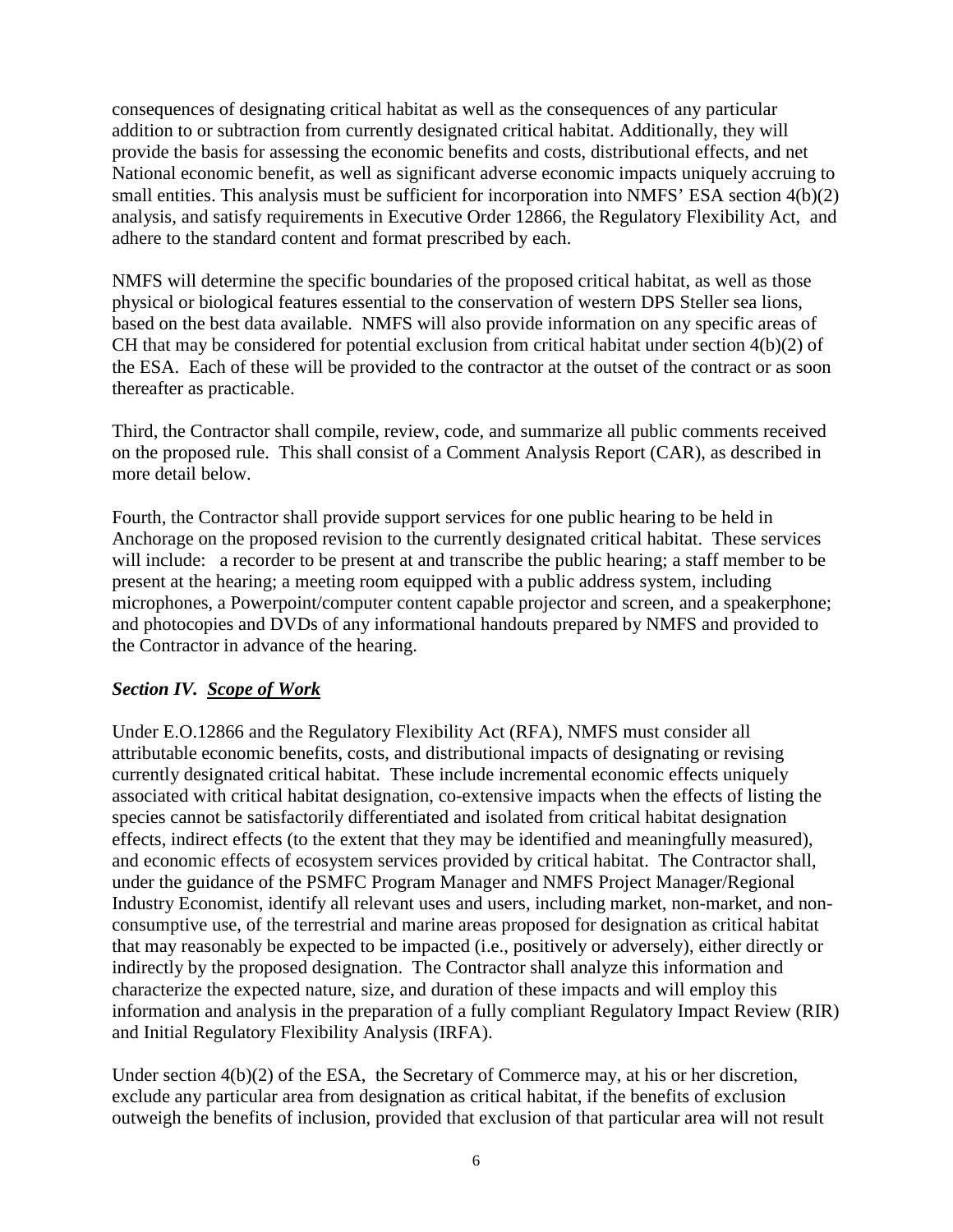in the extinction of the species. In the course of acquiring data and preparing analyses for the RIR and IRFA, the Contractor shall specifically identify development/use activities that have or reasonably may have a federal nexus, for subsequent use by NMFS in preparing its 4(b)(2) analyses of the economic effects of designating critical habitat. The Contractor shall compile, condense, and summarize available information on these uses, users, and future development plans. The Contractor shall incorporate this information into a document that provides PSMFC, the Secretary and NMFS the salient conclusions on foreseeable economic activity from secondary economic and socioeconomic data sources, such as existing Environmental Impact Statements, business plans, industry association publications, Chamber of Commerce data syntheses, and other local, regional, state, federal government planning and permitting sources.

# *Section V. Government Furnished Data*

NMFS will provide the Contractor with maps and other descriptive and biological information on the currently designated Steller sea lion critical habitat and the proposed critical habitat for purposes of preparing the appropriate analyses for use by NMFS in conducting the 4(b)(2) assessments.

The draft and final economic analysis for economic effects of designating Steller sea lion critical habitat will be prepared by the Contractor to help NMFS meet the requirements of ESA section 4(b)(2), Executive Order 12866, and the RFA, strictly adhering to content and format specified under each. The NMFS Economics Project Manager will provide detailed guidelines, oversight, and technical assistance in identifying these document requirements.

Determinations as to the exclusion of any area from critical habitat will be made by NMFS, not the Contractor.

# *Section VI. Period of Performance*

The start date for this task is driven by the finalist selection date and whatever time is needed to complete the sub-contracting process between PSMFC and the winning bidder. The end date for this work is dependent on publication of the proposed rule.

# *Section VII. Contractor Performance Requirements*

The Contractor shall undertake comprehensive research into the economic, socioeconomic (including, subsistence and cultural use), and capital investment aspects of planned or ongoing development and commercial activities in the vicinity of those areas proposed to be added to or removed from currently designated critical habitat for Steller sea lions, that have or reasonably may be expected to have a federal nexus; synthesize the available information; and deliver a separate, concise summary of all substantive comments received on the proposed rule to revise Steller sea lion critical habitat, in a written format that is acceptable to NMFS for use in meeting the relevant requirements (i.e., ESA 4(b)(2), EO12866, RFA) for an economic analysis of the consequences of designating critical habitat.

The Contractor's project manager and/or lead analyst (two staff maximum) shall attend a kickoff meeting following contract award. The NMFS Alaska Region Industry Economist will confer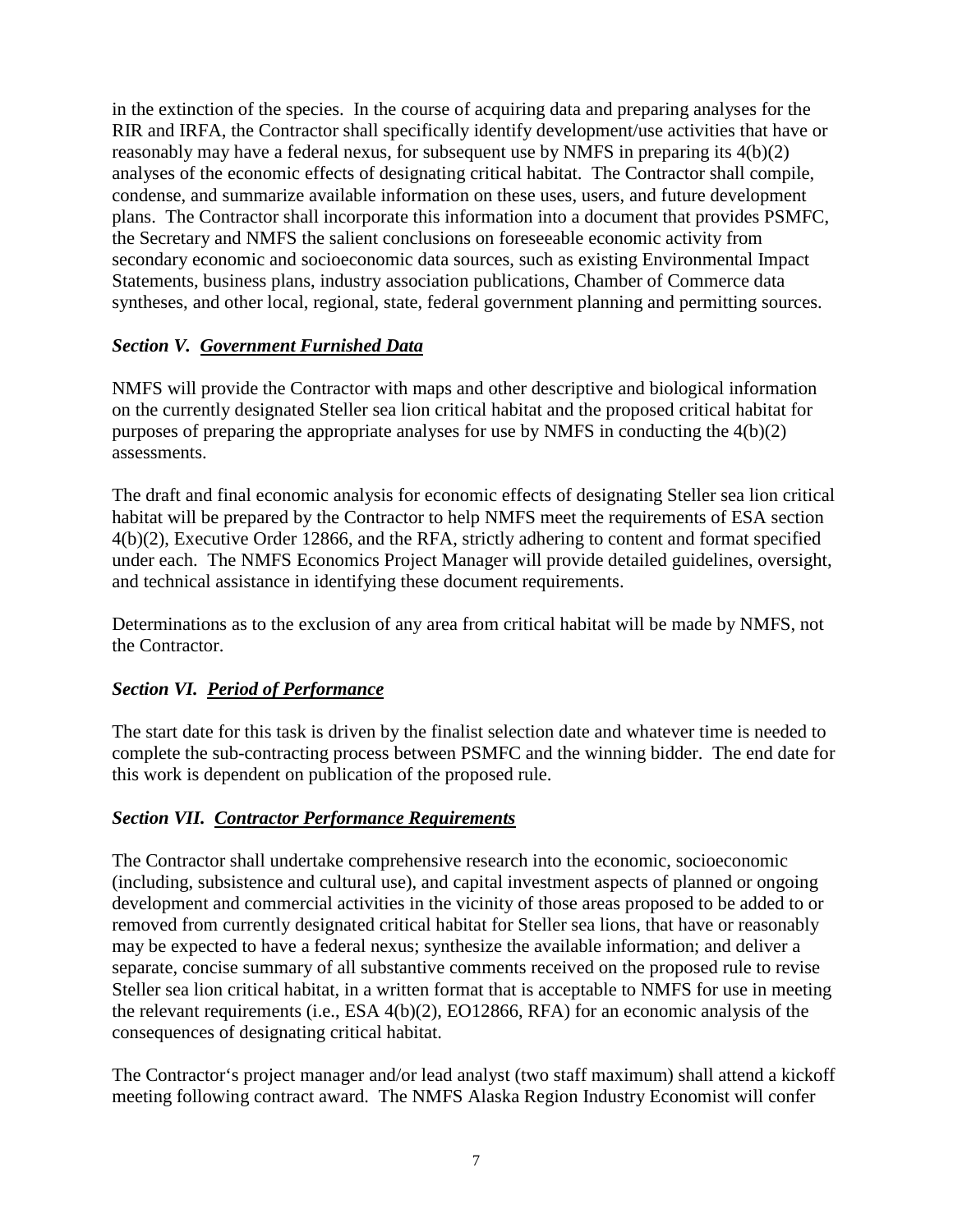with the contractor to schedule the meeting at a mutually agreed time and date following contract award. All costs associated with the kickoff meeting are to be detailed under Task 1.

In addition, the Contractor 's project manager and/or lead analyst shall participate in biweekly progress conference calls with PSMFC staff and the NMFS Economics Project Manager from project kickoff through delivery of the Final Draft Economic Report. Dates and times for biweekly meetings, as well as the meeting agenda, will be determined by the NMFS Economics Project Manager in consultation with PSMFC staff and the Contractor. All costs associated with the progress meetings are to be detailed under the task during which the meetings will occur. Progress meetings will not occur during the period following completion of the Final Draft Economic Report though publication of the proposed rule. Progress meetings will resume with the start of Task 3.

# *Section VIII. Specific Objectives/Tasks*

TASK 1: The Contractor shall collect and synthesize economic and socioeconomic information regarding significant activities within the areas proposed for designation as Steller sea lion critical habitat, and activities that may affect this critical habitat, including the following:

- A. Commercial fisheries
	- i. economic value of fisheries that occur or may reasonably be anticipated to occur within or immediately adjacent to the proposed Steller sea lion critical habitat, and those that may affect this CH
	- ii. fisheries infrastructure that could be affected by designating critical habitat
- B. Indigenous Peoples' use (economic, subsistence, cultural) that would reasonably be expected to be affected by designating Steller sea lion critical habitat
- C. Oil and gas exploration, development, and production
	- i. costs, anticipated benefits, and schedules
	- ii. drilling platforms, piers, causeways, transfer facilities
	- iii. effluent discharge before/during/post-development
	- iv. restoration/mitigation provisions
- D. Mining development plans
	- i. costs, anticipated benefits, and schedule
	- ii. dredging volumes, frequency, disposal, duration, and disposal site location
	- iii. tidelands filling volumes, duration, location
	- iv. tidelands alteration and piers, causeways, transfer facilities
	- v. effluent discharge before/during/post-development
	- vi. restoration/mitigation provisions
	- vii.
- E. Renewable Energy Development
- F. Other large-scale development adjacent to the specific areas proposed as Steller sea lion critical habitat
- G. Interactions between Steller sea lion habitats and other protected species and their habitats.
- H. Recreation and tourism economics and use of the specific areas proposed as Steller sea lion critical habitat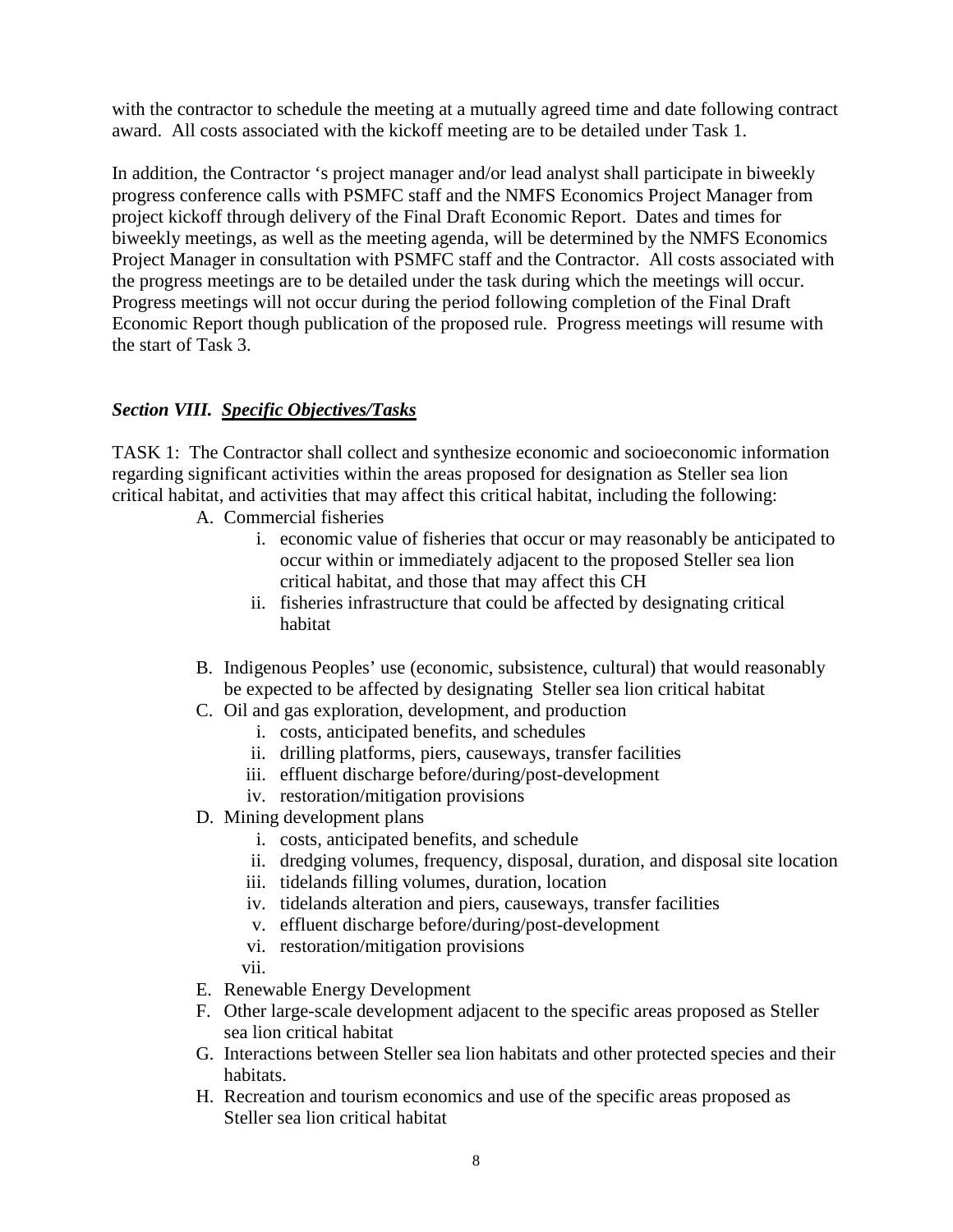- I. Military activities in the specific areas proposed as Steller sea lion critical habitat
- J. Educational, scientific, non-consumptive use of WDPS Steller sea lions or their habitat that may be affected by designating critical habitat
- A. Expenditures by state/federal/private entities in support of specific areas proposed as Steller sea lion critical habitat
	- i. Protection, restoration, enhancement of specific areas proposed as critical habitat
	- ii. Expenditures to forestall protections, restoration or enhancement to areas proposed as critical habitat

TASK 2: Utilize the above types of information and conduct an economic impact analysis of the consequences of designating the proposed critical habitat as if Steller sea lion critical habitat were not presently designated, and second, to the extent practicable, evaluate the consequences of any net changes in the boundaries of critical habitat by examining all of NMFS's proposed additions to and subtractions from the currently designated area of Steller sea lion critical habitat. Documents will be prepared to meet the requirements of the economic portion of NMFS's 4(b)(2), E.O.12866, and the RFA analyses.

Recent agency-prepared economic analysis of critical habitat designations that can serve as examples of format and content can be found at:

- A. Final RIR/4(b)(2) Preparatory Assessment / FRFA for the Critical Habitat Designation of Cook Inlet Beluga Whale Critical Habitat [http://www.fakr.noaa.gov/protectedresources/whales/beluga/management.htm]
- B. Regulatory Impact Review and Final Regulatory Flexibility Act Analysis For Final Endangered Species Act 4(d) Regulations for Elkhorn and Staghorn Corals and Final Economic Impacts Analysis (two separate documents) [http://sero.nmfs.noaa.gov/pr/esa/acropora.htm]
- C. Impacts of Northern Right Whale Critical Habitat Designation in the North Pacific Ocean, October 27, 2005 (single document) [http://www.fakr.noaa.gov/index/analyses/analyses.asp; see *North Pacific Right Whales* in the *Table of Contents*].

Final document format will be determined in consultation with the Project Manager/Regional Industry Economist.

TASK 3: One public hearings of approximately three (3) hours duration will be held in Anchorage on proposed revisions to currently designated Steller sea lion critical habitat. This hearing is estimated to be held in the autumn of 2015. At the hearing, comments will be accepted on the proposed revision to the critical habitat. The Contractor will record and prepare a transcript of the proceedings at the hearing. In addition, the Contractor will provide a staff member to attend the hearing, ensure that audiovisual and logistical arrangements are suitable, and assist NMFS staff as needed. The Contractor will provide a hard copy and an electronic copy of the hearing transcript will be provided by the Court Report for incorporation into NMFS's administrative record, and for incorporation into the public comments database and analyses (see TASK 4). The Contractor will provide a meeting room for the hearing, with seating for at least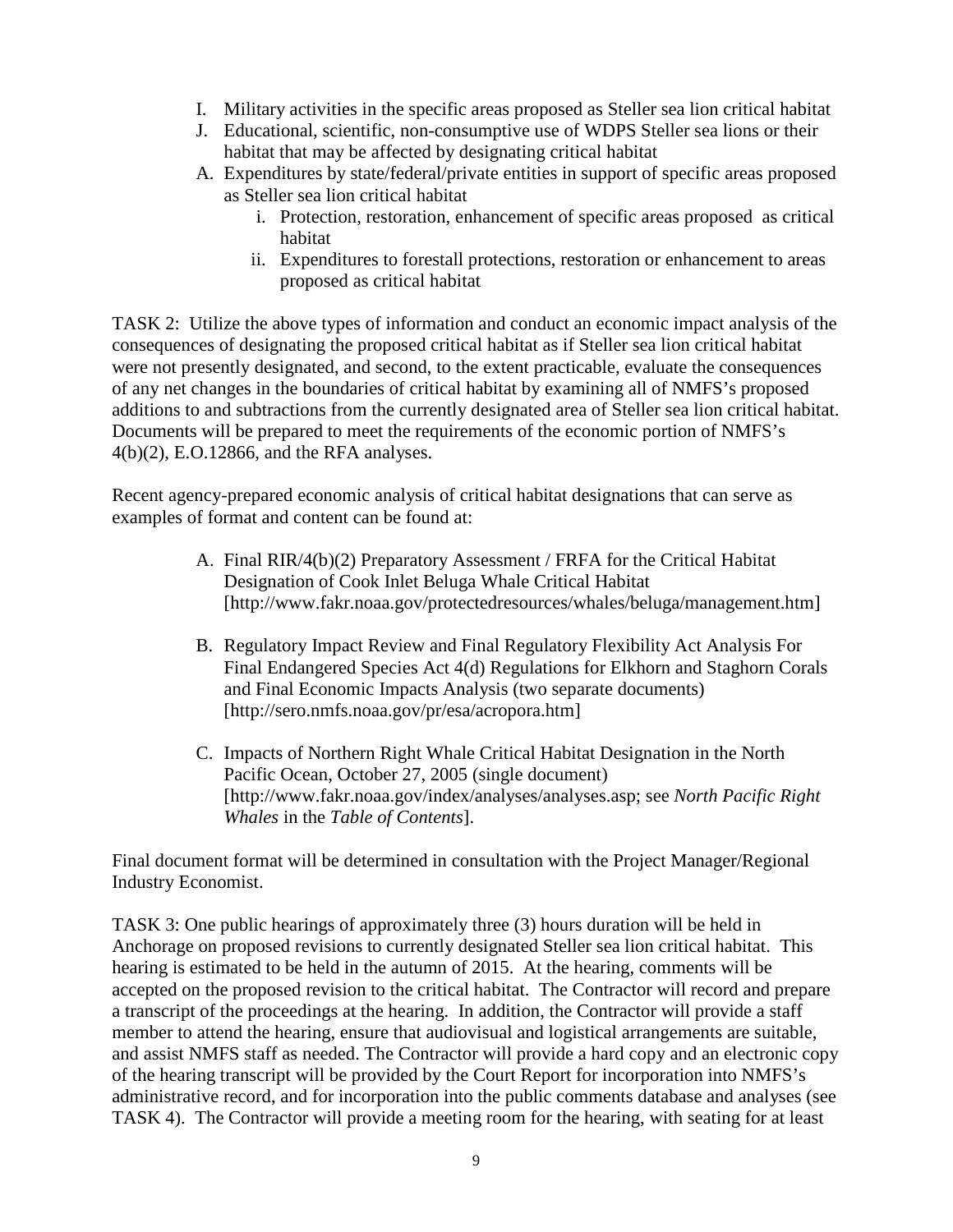100 people. The hearing room will be equipped with a public address system, including microphones, a PowerPoint/computer content capable projector and screen, and a speakerphone to accommodate telephone access to the hearing if needed. The Contractor will provide photocopies and DVDs of any informational handouts produced by NMFS and provided to the Contractor in advance of the hearings. For purposes of budget preparation, assume that this will be a total of 100 grayscale copies and 50 DVDs.

TASK4: The Contractor shall review all public comments on all topics received by NMFS on the proposed rule to revise currently designated Steller sea lion critical habitat and provide a Comment Analysis Report (CAR). Comments will be received directly from the regulations.gov website and mapped to a comment-tracking database. NMFS assumes no more than 150,000 comments will be received and that the majority (>90%) of those comments will be form letters. Comments will also be accepted during one public hearing in Anchorage, and the Contractor will summarize those comments and include them with the comments to be analyzed. The Contractor will review and code comments (i.e., assign individual comments to topical categories) for analysis. The CAR will summarize all comments on the proposed revision. The Contractor will not prepare responses to comments, but will be expected to provide clarifications to NMFS as needed regarding coding of comments or comment summaries when NMFS is preparing responses to comments. Recent examples of CARs can be found at:

- A. Public Comment Analysis Report for Proposed Endangered Species Act Listing of Bearded and Ringed Seals [http://alaskafisheries.noaa.gov/protectedresources/seals/ice,htm]
- B. Comment Analysis Report for Cook Inlet Beluga Whale Proposed Rulemaking Critical Habitat Designation [http://alaskafisheries.noaa.gov/protectedresources/whales/beluga/management.htm]

TASK 5: Revision and finalization of Economics Report following completion of CAR and following input from NMFS regarding needed changes.

# *Section IX. Analyzing the Impacts of Redesignating Critical Habitat*

NMFS guidelines for preparation of economic analyses specify the theoretical frame of reference required in designing, carrying out, and reporting economic impacts of proposed actions. These guidelines reflect mandates contained in E.O.12866 as well as OMB directives as outlined in Circular A-4. That frame of reference, which shall be adopted by the contractor, specifies a full accounting of all benefits and all costs attributable to the proposed action. These shall include direct, indirect, and induced benefits and costs. All attributable benefits and all attributable costs will be monetized, to the extent that such estimates can be meaningfully provided. For benefits and costs not amenable to monetization, each will be quantified in physical units, to the extent practicable. When neither monetization nor quantification is practicable, attributable benefits and costs will be identified and interpreted qualitatively, consistent with accepted economic theory and practice. The Contractor shall prepare these analyses from a "National Accounting" perspective, including a summarization of the expected net benefit to the Nation, inclusive of the full suite of benefits and costs identified, no matter the mechanism of their assessment (i.e., monetized, quantified, qualitative).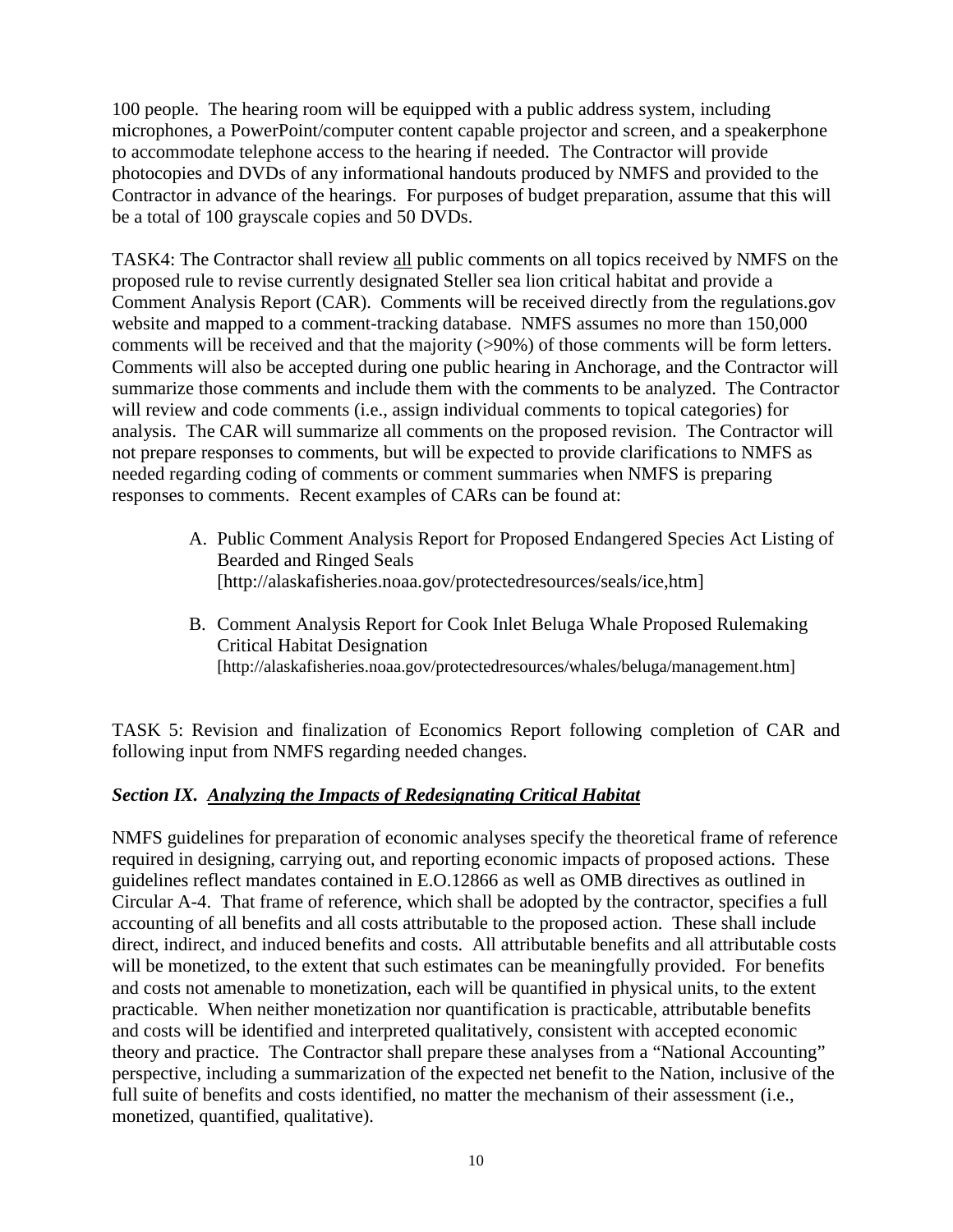Distributional impacts attributable to the revision to the currently designated Steller sea lion critical habitat are also relevant in evaluating the proposed actions. They shall be characterized and estimated, as described above (i.e., monetized, quantified, etc.), although they will be clearly distinguished from, and interpreted independently of, economic benefits and costs. Because these impacts are technically transfers rather than economic benefits or costs, they do not enter into the calculation of net benefit to the Nation.

The Contractor shall conduct an analysis of the economic and other impacts of designating Steller sea lion critical habitat. The primary objective will be to analyze the incremental impacts uniquely attributable to identifying critical habitat for the Western DPS (WDPS). Notwithstanding this emphasis, it is recognized that fully disentangling critical habitat designation impacts from the impacts of listing Steller sea lions under the ESA will not be possible in every instance. Therefore, when isolation of these two distinct sources of impact cannot be achieved, the analysis will identify and analyze these as co-extensive impacts. By including co-extensive impacts, any proposed action subject to ESA section 7 that may destroy or adversely modify critical habitat will be considered in the analysis, whether or not the proposed action would have been modified or prohibited by the requirement that federal actions not jeopardize the continued existence of listed species even in the absence of designated critical habitat. Because ESA section 7 applies only to actions for which a federal nexus exists, the majority of impacts will be borne by federal agencies, non-federal parties whose federally permitted or funded activities are altered to avoid destruction or adverse modification of critical habitat, and those parties who are otherwise affected by the alteration of these activities. The revision of currently designated critical habitat may also trigger other relevant impacts on nonfederal activity. For example, state environmental laws may contain provisions that are triggered, if a state-regulated activity affects federally designated critical habitat. All such impacts will be considered in the analyses.

Drawing upon the broader RIR/RFA assessment, the economic component of an ESA 4(b)(2) analysis for the WDPS will examine whether the economic benefits of excluding any particular area from addition to the currently designated critical habitat exceed the economic benefits of its inclusion, subject to the provision that exclusion will not result in the extinction of the listed species. NMFS will specifically identify each area (if any) proposed for exclusion. NMFS will also provide the Contractor with a summary of any available information regarding the biological and ecological benefits and costs associated with each area (if any) proposed for exclusion. NMFS will then use the economic benefits and costs data along with the biological and ecosystem benefits and costs information to draw conclusions concerning whether to exclude any areas from critical habitat pursuant to section 4(b)(2). NMFS will then take these data and tentative results and, along with other relevant considerations, conduct the 4(b)(2) analyses of the effects of designating critical habitat for the WDPS of Steller sea lion.

The rest of this section presents the framework the Contractor shall use for analyzing the impacts of critical habitat designation. The analysis will use standard economic concepts and tools as presented in guidelines, such as those produced by the U.S. Office of Management and Budget, U.S. Environmental Protection Agency, U.S. Small Business Administration's Office of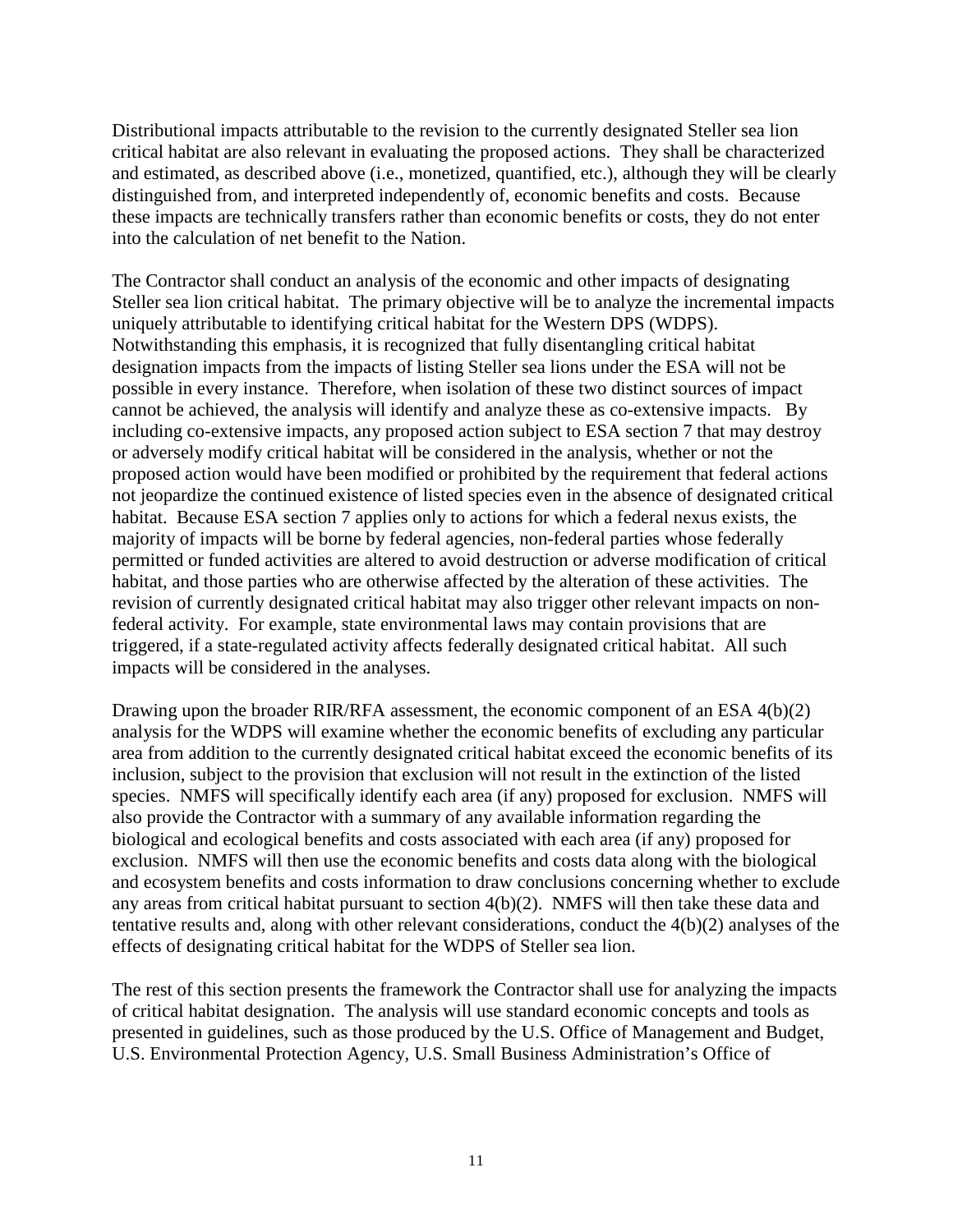Advocacy, and NMFS. $<sup>1</sup>$  An outline of the framework is given below, after which we discuss the</sup> contents of the analysis in more detail.

Outline of Draft Economic Analysis of Designating Critical Habitat for the Endangered Western DPS of Steller Sea Lion

- 1. Contextual Information
	- a) Geographic scope and description
	- b) Current economic and social activity
	- c) Projected economic activity
	- d) Existing federal, state, and other statutes and regulations that constrain habitat-modifying activities or are related to critical habitat designation.
- 2. Impacts of Designating Critical Habitat
	- a) Direct impacts (incremental, as well as co-extensive)
	- b) Indirect or Other (e.g., non-market, cultural) impacts
	- c) The location and magnitude of impacts
- 3. Benefits and Costs of Designating Critical Habitat
	- a) Benefits
		- i. Biological benefits to the western DPS of Steller sea lion, other organisms, ecological services – [to be supplied by NMFS]
		- ii. Other benefits (e.g., non-market, scientific, cultural, passive-use)
		- iii. Economic value of benefits, This analysis should include, but not be limited to, any long-term benefits to the sustainability of fisheries
		- iv. Magnitude of benefits by area
		- v. Cumulative benefits
	- b) Costs
		- i. Economic costs of direct impacts
		- ii. Economic costs of indirect or other impacts (e.g., fishery development, shipping, domestic energy supply)
		- iii. Other non-economic costs [to be supplied by NMFS]
		- iv. Magnitude of costs by area
		- v. Cumulative costs
	- c) Summary of the Expected Net Benefit to the Nation
- 4. Distributional Economic and Socioeconomic Impacts
- 5. Potential Adverse Economic Impacts on Directly Regulated Small Entities
- 1. Contextual Information

1

This section will describe baseline economic and other information on an area basis. The description will include:

a) The geographic scope of the analysis, including maps of the distribution of the western DPS of Steller sea lions, which show the currently designated critical habitat, boroughs,

<sup>&</sup>lt;sup>1</sup> Executive Order 12866 requires that social and economic analyses be conducted when federal agencies propose new regulations. The Regulatory Flexibility Act (RFA) requires agencies to consider the impact of their regulatory proposals on small entities, analyze effective alternatives that minimize small entity impacts, and make their analyses available for public comment.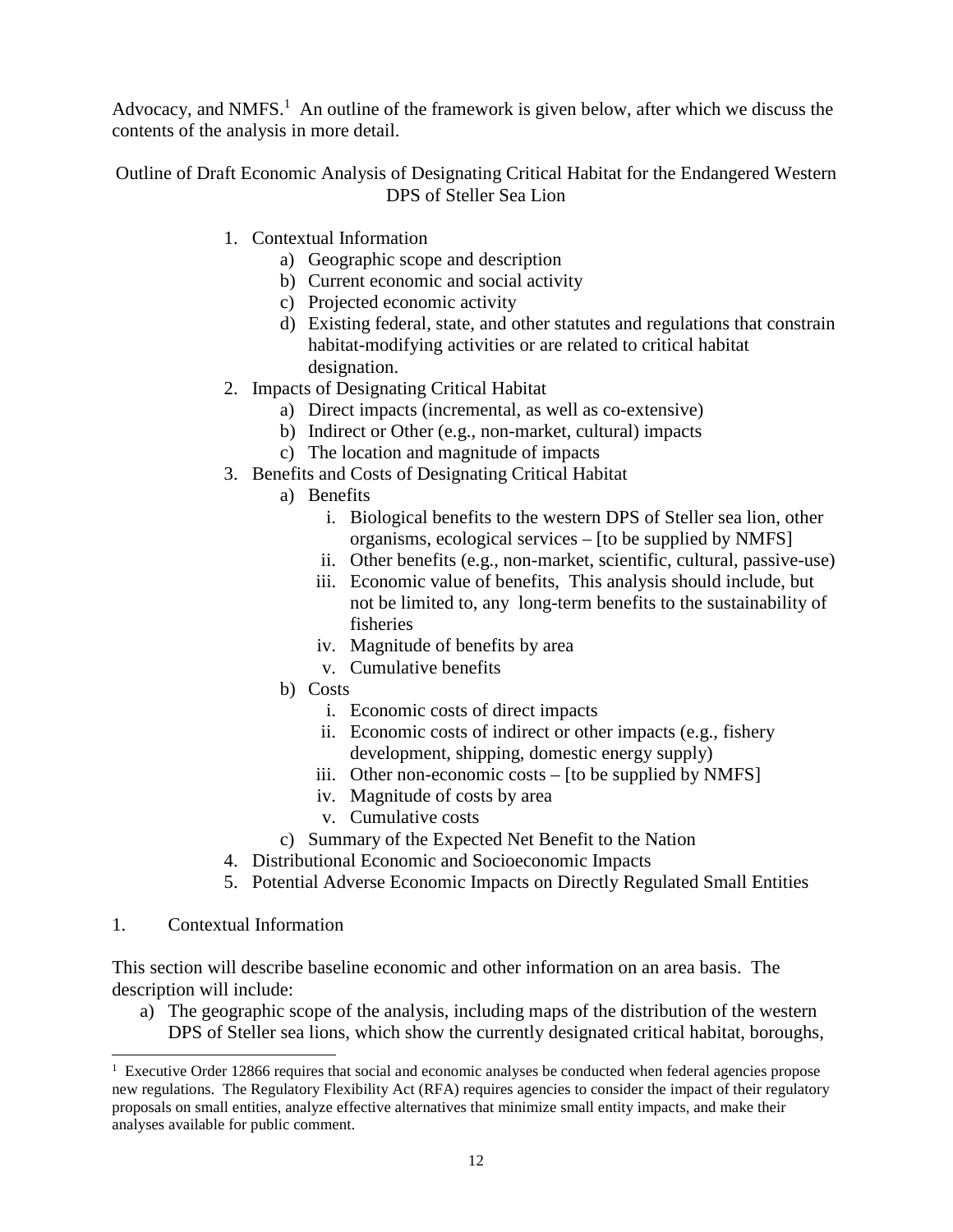metropolitan areas, conservation areas, and any specialized economic activities that are highly local.

- b) Current demographic, economic, and social characteristics (e.g., population/density, percapita income, employment/density, job growth, key industrial/economic sectors).
- c) Projected economic activity.
- d) Existing federal, state, and other statutes and regulations that constrain habitat-modifying activities or are related to critical habitat designation.
- 2. Impacts of Designating Critical Habitat

This section will describe the impacts of critical habitat designation on various types of habitatrelated activity. The emphasis will be on the physical nature of the impacts. The descriptions will form a common foundation for discussing the benefits and costs of the designations. They will include:

- a) Direct impacts (co-extensive and incremental) of critical habitat designation by action agency and type of activity.<sup>2</sup> A modification to a federal project (affecting habitat) that results from a section 7 consultation is an example of a direct impact. The description of the direct impacts will cover the types of activities affected and the probable modifications to activities stemming from the application of section 7 of the ESA relative to critical habitat (as distinct from the effects stemming from application of section 7 relative to listed species). The direct impacts of critical habitat designation will be apportioned, to the extent feasible, between co-extensive and incremental impacts.
- b) Indirect impacts (co-extensive and incremental) of the critical habitat designation by type of activity and action party. The indirect effects of critical habitat designation and co extensive impacts will be apportioned, to the extent feasible. These impacts include:
	- i. "trigger" impacts: impacts on economic activity that flow through state or local laws and regulations triggered by federal critical habitat designation;
	- ii. non-economic impacts of critical habitat designation.
- c) The location and magnitude of direct and other impacts by action agency and type of activity.
- 3. Benefits and Costs of Critical Habitat Designation

This section will assess the benefits and costs of the critical habitat designation stemming from the impacts identified in the previous section (Impacts of the Critical Habitat Designation). The assessment will include:

a) Benefits of the Critical Habitat Designation:

-

This subsection describes the benefits that arise from the designation and will apportion, to the extent feasible, the benefits between those stemming from co-extensive impacts and those stemming from incremental impacts. The description will include:

- i. The biological benefits to listed species, by type of activity, including a description of the links between activity modifications and (beneficial) biological responses in the listed species, quantifying the response, to the extent feasible.
- ii. Other benefits by type of activity, including a description of the links between activity modifications and (beneficial) biological or other effects not borne by the

<sup>&</sup>lt;sup>2</sup> The action agency is the federal agency that consults with NMFS under the ESA concerning a project or other action that may affect a listed species or adversely modify its critical habitat.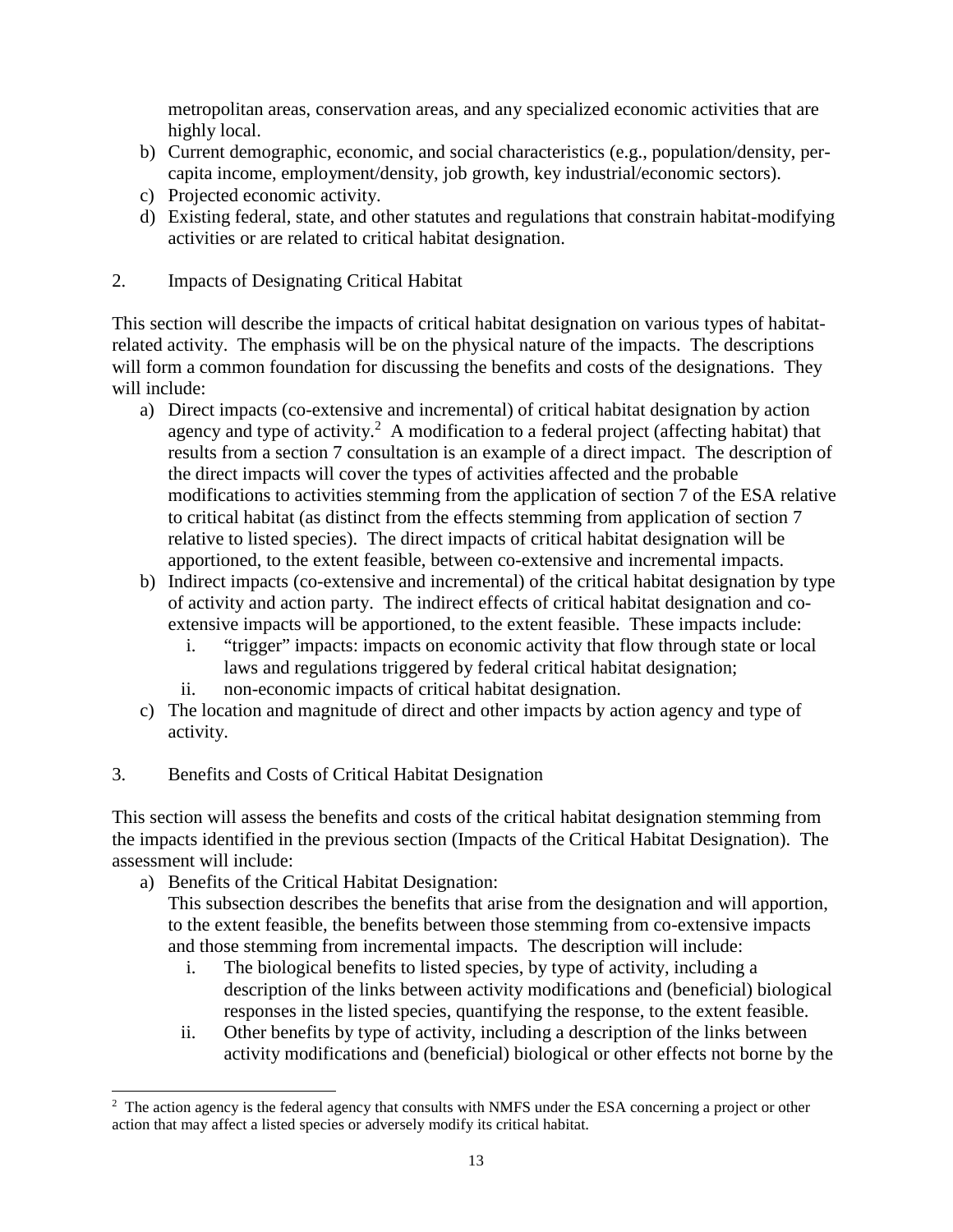listed species, quantifying the effect, to the extent feasible. These effects may include increases in ecosystem services (other than those directly supporting the listed species), benefits to fisheries, social and cultural impacts, educational and scientific contributions, and so forth.

- iii. The economic value of benefits of critical habitat designation.
- iv. The magnitude of benefits (if any), as well as economic impacts, by particular area, using information on activities and impacts from sections 2a (Direct impacts), 2b (Indirect impacts), and 2c (Location and Volume), in combination with information on benefits from sections 3.a.i (Biological benefits), 3.a.ii (Other benefits), and 3.a.iii (Economic value), and other information provided by NMFS.
- v. The cumulative benefits of the critical habitat designation.
- b) Costs:

This subsection describes the costs that arise from the designation and will apportion, to the extent feasible, the costs between those stemming from co-extensive impacts and those stemming from incremental impacts. The description will include:

- i. The economic costs of the impacts of the critical habitat designation, including a description and, to the extent feasible, a quantification of these costs.
- ii. Other non-economic costs of the critical habitat designation.
- iii. The magnitude of costs (if any), as well as impacts, by area, using information on activities and impacts from sections 2.a (Direct impacts), 2.b (Indirect impacts), and 2.c (Location and volume), in combination with information on costs from sections 3.b.i (Economic costs), and 3.b.ii (Non-economic costs), and other information provided by NMFS.
- iv. The cumulative costs of the critical habitat designation.
- c) Summary of the Expected Net Benefit to the Nation
- 4. Distributional Economic and Socioeconomic Impacts
- 5. Potential Adverse Economic Impacts on Small Entities

This section will describe and quantify, to the extent practicable, the adverse economic impacts of the critical habitat designation on directly regulated small entities (small businesses, small notfor-profit organizations, and small governmental jurisdictions). This information will be provided for the proposed critical habitat as a whole, not on an area-by-area basis.

# *Section IX. ROLES AND RESPONSIBILITIES*

PSMFC will be the administrative entity for the resulting contract. PSMFC will issue the contract provide general administrative oversight and pay all invoices for work performed.

NMFS will be the agency responsible for technical oversight over the contract. NMFS shall provide data and work with the Contractor to achieve the project deliverables outlined in Section X below.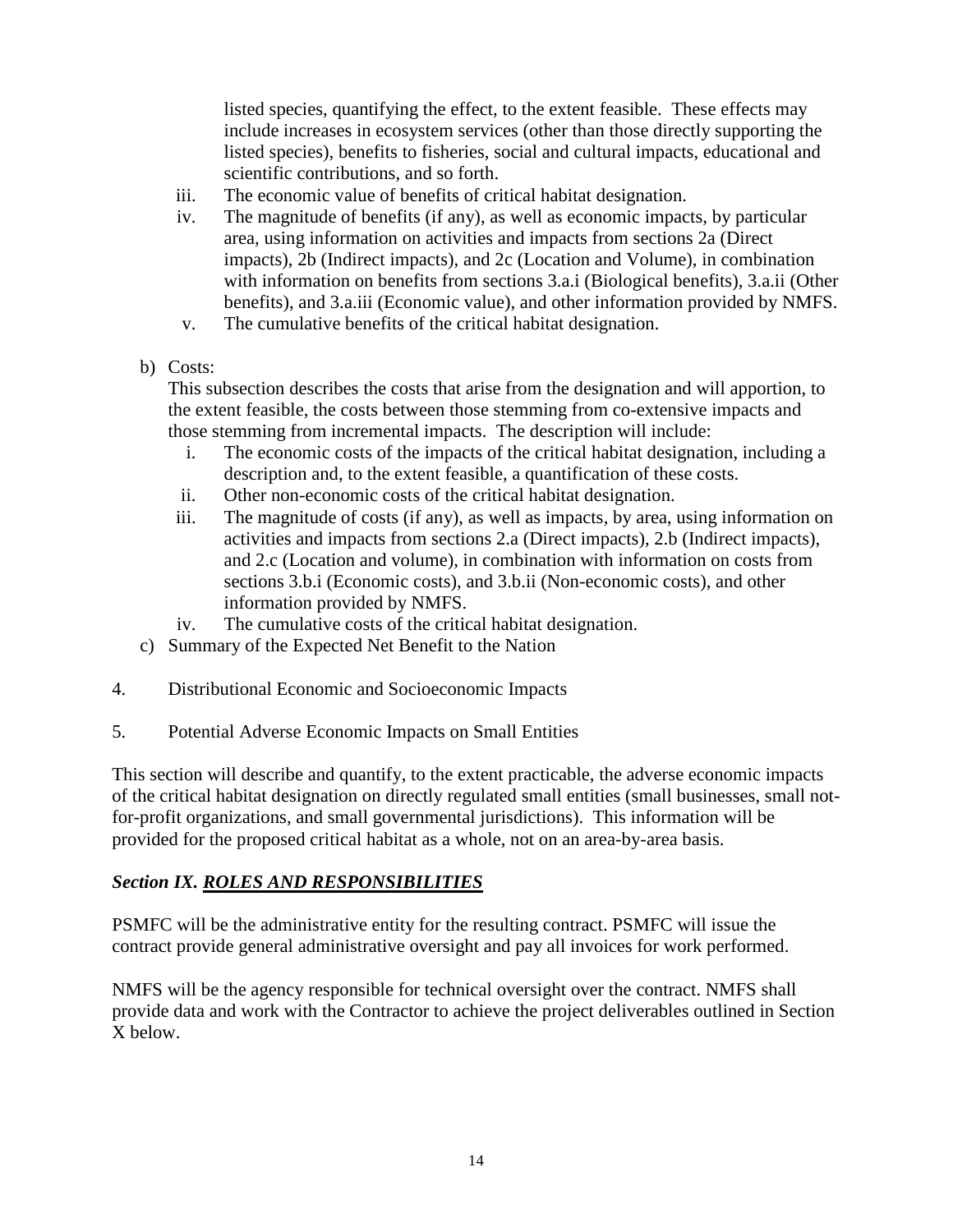# *Section X. PROJECT DELIVERABLES and DEADLINE FOR EACH*

- PSMFC and NMFS Staff will schedule a project "kick-off" meeting with the Contractor in Anchorage on August 28, 2014, (or at the earliest opportunity) to review the contract, scope of work, and project timeline. [Tasks 1 begins]
- The NMFS Economics Project Manager will provide the Contractor with maps depicting: the area(s) currently designated as Steller sea lion critical habitat; areas preliminarily identified in a revision to the currently designated Steller sea lion critical habitat; suggested focal areas relative to 4(b)(2) exclusion; and the essential features of critical habitat (to be developed by NMFS) for the western DPS of Steller sea lion by the date of the project "kick-off" meeting (or whenever practicable). The NMFS Economics Project Manager will also provide an outline of Tasks 1 and 2.
- The Contractor shall deliver to the NMFS Economics Project Manager a draft synthesis of economic data and information related to development activities within the proposed critical habitat by December 31, 2015.
- The NMFS Economics Project Manager will review and discuss the draft synthesis (TASK 1) for the proposed revision of Steller sea lion critical habitat with NMFS-Protected Resources and provide any comments to the contractor by January 30, 2015.
- The NMFS Economics Project Manager provides maps of any new areas qualifying as SSL CH to the economics consultant so that they can refine draft economic synthesis by February 24, 2015.
- If new areas are added, Contractor Revises Economics Synthesis, if necessary, and Returns Draft to NMFS for review, by March 14, 2015.
- The Contractor shall deliver to the Economics Project Manager a draft economic impact analysis (TASK 2) by April 24, 2015.
- The NMFS Economics Project Manager will review and discuss the draft economic impact analysis (TASK 2) for the proposed revision of Steller sea lion critical habitat with NMFS-Protected Resources and provide any comments to the contractor by May 22, 2015.
- The Contractor shall address NMFS comments and submit a final draft RIR/IRFA, and 4(b)(2) Preparatory assessment document for the proposed critical habitat by June 19, 2015.
- Task 3 begins, and public meeting is held within 45 days of publication of the proposed rule and during the 60 day public comment period.
- The Contractor shall provide the following for the public hearing to be held in Anchorage: a transcription of the public hearing; a staff member to be present the hearing to assist with logistical arrangements; a meeting room equipped with a public address system, including microphones, a Powerpoint/computer content capable projector and screen, and a speakerphone to support teleconferencing; and photocopies of any informational handouts prepared by NMFS and provided to the Contractor in advance of the hearing. The approximately 3-hour hearing is anticipated to be held as soon as possible following proposed rule publication. The Contractor will provide a hard copy and electronic copy of the hearing transcript for inclusion in the comment analysis (Task 3).
- Within 30 days following end of public comment period, contractor reviews all comments received by NMFS on the proposed rule, comments from public hearing, and provide a Draft Comment Analysis Report (CAR) to the NMFS Economics Project Manager (Task 4)
- Within 2 weeks of receipt of draft Comment Analysis Report, the NMFS Economics Project Manager and NMFS Protected Resources Division (NMFS PRD) meet to agree on any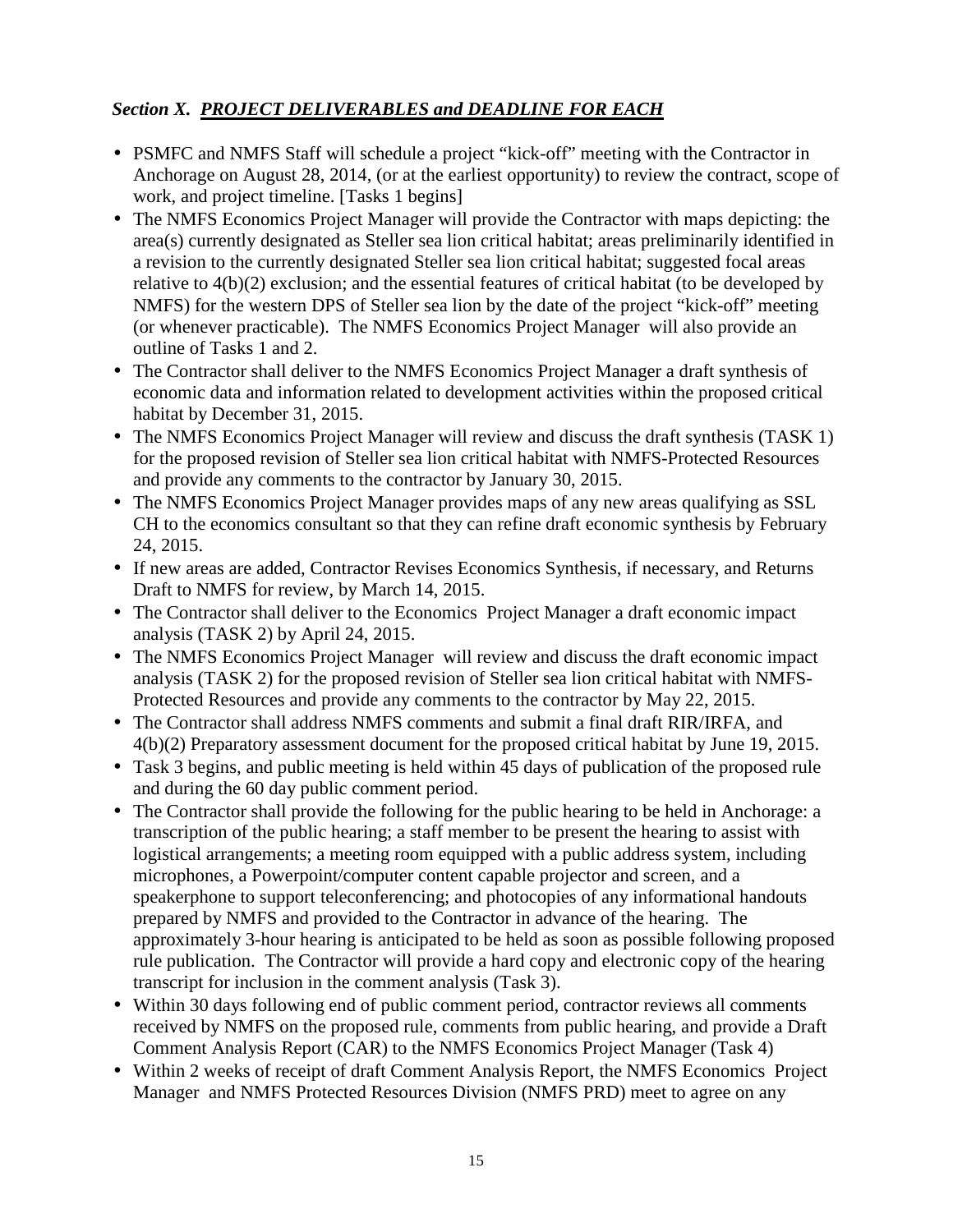changes needed to Comment Analysis Report, with comments to contractor provided by the Economics Project Manager.

- Within 3 weeks of receiving input on needed changes to Draft Comment Analysis Report, contractor provides revised Comment Report to the NMFS Economics Project Manager.
- Within 4 weeks of receipt of Final Comment Analysis Report, the NMFS Project Manager reviews the comments on Draft Economics Report and related sections in the proposed rule, prepares input for needed changes to contractor, and prepares responses to comments on economics sections. The NMFS Economics Project Manager submits the draft responses on economic sections for NMFS internal review.
- Concurrent with above, the NMFS Economics Project Manager will provide input to contractor regarding needed changes, including consideration on new boundaries (if any), to the Draft Economics Report
- 14-60 days (depending on whether and how much boundaries have changed) after receiving NMFS input on needed changes to Draft Economics Report, contractor provides revised draft to NMFS.
- 14 days after receiving revised Draft Final Economics Report, NMFS reviews and comments on preliminary final draft analysis
- Within 30 days of receiving NMFS input regarding needed changes to Draft Economics Report, and after receiving any changes to boundaries, Contractor delivers Final Draft Economics Report (Final RIR/ 4(b) (2) Preparatory assessment/IRFA) to NMFS (Task 5). This report will be released with the final rule.

# *Section XI. Travel*

The Contractor should anticipate a need to travel to Anchorage or Seattle to meet with NMFS staff. The Contractor shall budget for three (3), 1-2 day meetings between the Contractor team and NMFS for purposes of preparing a proposed budget. The contractor shall also anticipate travel for the Anchorage public hearing.

# *Section XII. Project Manager and Point of Contact for Technical Information*

PSMFC shall notify the Contractor of the point of contact for the technical information that will be provided by NMFS (the NMFS Project Manager). The NMFS Project Manager will meet and/or communicate with the Contractor to review and approve the document outline, provide direction on analytical methods to be used, and provide direction on all matters ranging from data collection and synthesis to providing technical review of all working drafts and final economic impacts analyses. The NMFS Project Manager will inspect services rendered in this contract and review all invoices and work products prior to approval by the contracting officer at Pacific States Marine Fisheries Commission. Contact information for the NMFS Project Manager will be provided during the contract kickoff meeting.

# *Section XIII. Contractor Responsibilities for Property and Documents*

The contractor shall protect from unauthorized disclosure or use of any equipment, materials, or information made available by the NMFS, or that the contractor may have access to by virtue of the provisions of this contract, that are not intended for public disclosure.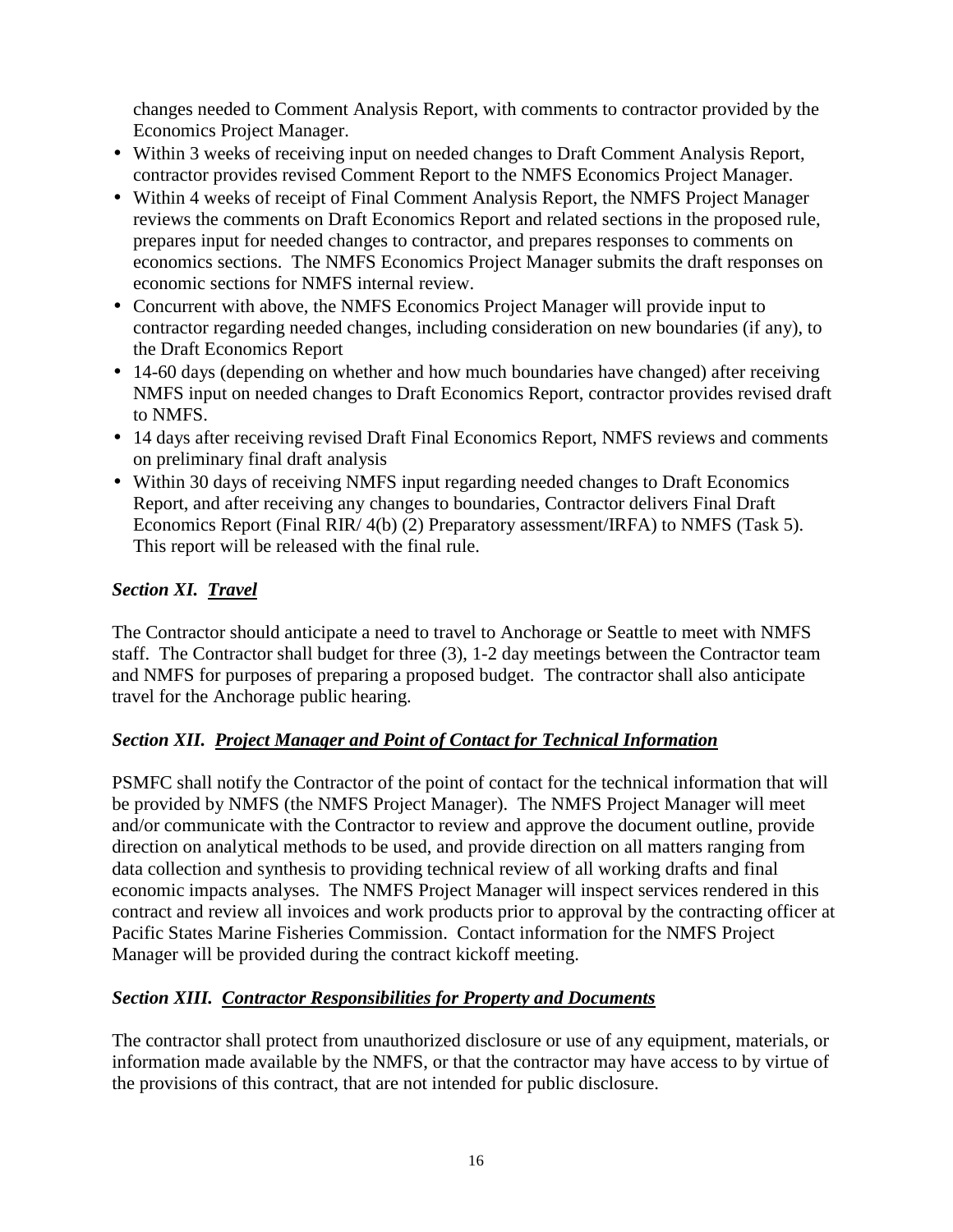All data and information provided by NMFS, or developed by the contractor, in performing this contract there under, remain the exclusive property of the Government. Within 10 days after completion or termination of this order, the contractor shall submit all Government materials (copies included) that were furnished to the contractor by the Government and all materials that were developed by the contractor in performing the order, except for email which will be submitted to the Government only upon specific request.

# *Section XIV. Evaluation Factors*

The proposed award will be a time-and-material contract with reimbursable costs for actual travel expenses. The award may be made for any one, or more, of the tasks and additional task awards may be made as funding becomes available.

The proposal must be prepared in two parts: A technical proposal and a price proposal. Contractors shall submit one electronic copy of the technical and price proposal that specifically addresses the requirements of this SOW RFP2014 StellerCriticalHabitat@psmfc.org by 3:00 pm, Pacific Standard Time on July 18, 2014. Additionally, one original and one hard copy of a technical and price proposals shall be submitted, in a timely manner not to exceed ten business days, by regular mail after the deadline.

This is a best value requirement. PSMFC reserves the right to make an award without discussions based solely upon initial proposals. Therefore, contractors should ensure that their initial proposal constitutes their best offer in terms of both price and the technical solution being proposed. Award will be made to the contractor that offers the best value to the PSMFC.

The criteria stated below will be used in the evaluation of factors other than price (technical approach, conflict of interest, past performance and relevant experience) are considered to be more important than price. Factors are listed in descending order of importance.

- 1. Technical Approach (40%)
- 2. Experience (20%)
- 3. Past Performance (20%)
- 4. Cost (20%)

# Provide the following information in the technical proposal:

Technical Approach: Describe the technical approach towards fulfilling SOW requirements and the appropriate personnel levels and skill mixes as required under this SOW.

Experience: Provide a list of names, **resumes,** education, background, work experience and proposed duties of the proposed key personnel.

Past Performance: PSMFC may use past performance information obtained from any available reliable source. However, the contractor shall provide a list of the last 3 contracts or subcontracts completed during the past three years that were the same or similar in nature to the proposed work herein. Contracts listed may include those entered into by the Federal Government, agencies of state and local governments and commercial customers. Include the following information for each contract and subcontract: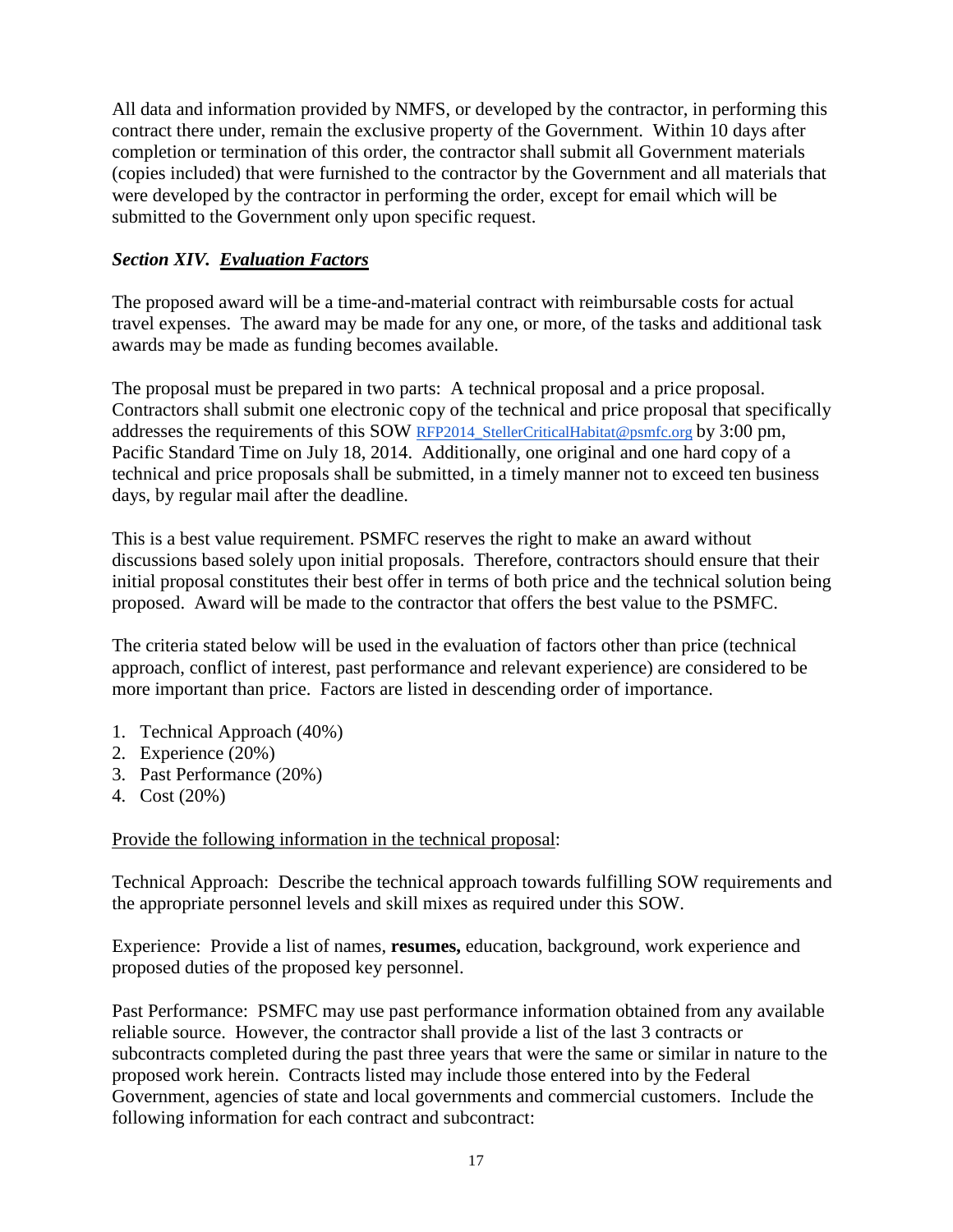- a. Name of contracting entity
- b. Contract/order number
- c. Contract type
- d. Total contract value
- e. Brief description of work
- f. Contracting officer, telephone and fax number
- g. The federal or other program manager, telephone and fax number

--Provide information on problems encountered during each contract performance and describe corrective actions taken to resolve those problems.

 --Describe any quality awards or certifications that indicate the offeror possesses a high quality process for work performed.

Provide the following information in the Price Proposal: Pricing details shall be itemized by task and by individual and role. Detail shall be provided showing loaded hourly rates, number of hours anticipated for the task, and task cost for each individual expected to participate in the task. Subtotals for tasks shall be provided along with proposal total for all tasks. The template in Appendix A below shall be used to provide the pricing proposals. Please provide the rate by individual and role. Also, provide a separate line item for reimbursable travel.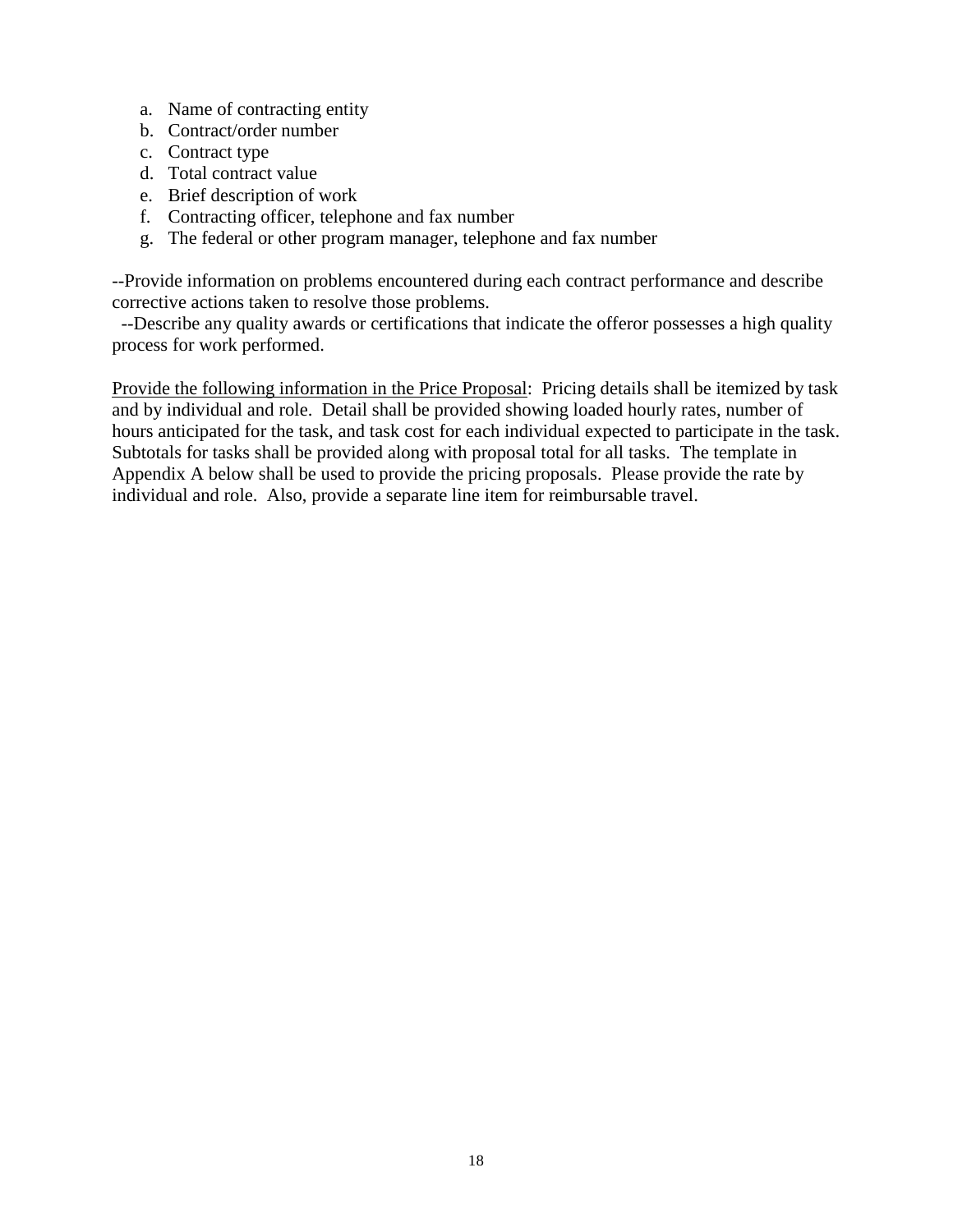**Appendix A. Project Personnel Hourly Rates Template (position titles are examples of what may be used and can be customized as needed)** 

|                               |      | Task 1 | Task 2 |                                   | Task 3   |               | Task 4 | Task 5        | <b>Total</b> |
|-------------------------------|------|--------|--------|-----------------------------------|----------|---------------|--------|---------------|--------------|
| <b>Labor Category</b>         | Rate |        |        | Hours \$ cost Hours \$ cost Hours | $\$ cost | Hours \$ cost |        | Hours \$ cost | $\$ cost     |
| Principal                     |      |        |        |                                   |          |               |        |               |              |
| (name)                        |      |        |        |                                   |          |               |        |               |              |
| Project Manager               |      |        |        |                                   |          |               |        |               |              |
| (name)                        |      |        |        |                                   |          |               |        |               |              |
| Analyst III:                  |      |        |        |                                   |          |               |        |               |              |
| (name)                        |      |        |        |                                   |          |               |        |               |              |
| Analyst II:                   |      |        |        |                                   |          |               |        |               |              |
| (name)                        |      |        |        |                                   |          |               |        |               |              |
| Analyst I:                    |      |        |        |                                   |          |               |        |               |              |
| (name)                        |      |        |        |                                   |          |               |        |               |              |
| Technician:                   |      |        |        |                                   |          |               |        |               |              |
| (name)                        |      |        |        |                                   |          |               |        |               |              |
| <b>Administrative Support</b> |      |        |        |                                   |          |               |        |               |              |
| (name)                        |      |        |        |                                   |          |               |        |               |              |
| <b>Subcontracted Analyst:</b> |      |        |        |                                   |          |               |        |               |              |
| (name)                        |      |        |        |                                   |          |               |        |               |              |
| Other costs or fees           |      |        |        |                                   |          |               |        |               |              |
|                               |      |        |        |                                   |          |               |        |               |              |
| <b>Subtotal</b>               |      |        |        |                                   |          |               |        |               |              |
| Travel                        |      |        |        |                                   |          |               |        |               |              |
| <b>Total</b>                  |      |        |        |                                   |          |               |        |               |              |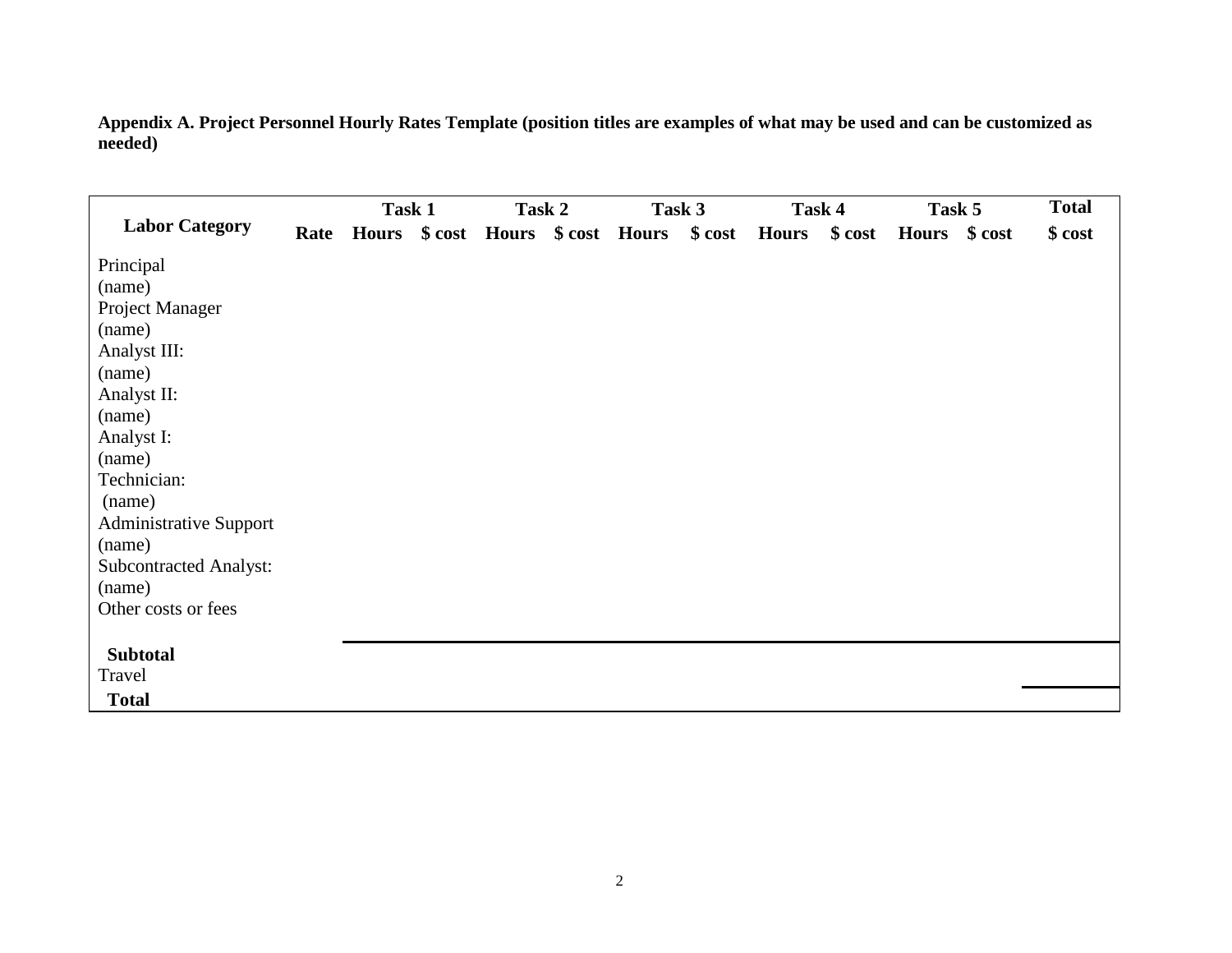Appendix B: Concurrent Socioeconomic and Biologic project timeline:

### TIMELINE FOR REVIEW OF DESIGNATED STELLER SEA LION CRITICAL HABITAT

Economics tasks italicized with deadlines and key dates in bold; other tasks in black

#### Introductory Comments:

Section 3 of the Endangered Species Act (ACT) defines critical habitat (CH) as ''(i) the specific areas within the geographical area occupied by the species, at the time it is listed..., on which are found those physical or biological features (I) essential to the conservation of the species and (II) which may require special management considerations or protection; and (ii) specific areas outside the geographical area occupied by the species at the time it is listed…, upon a determination by the Secretary that such areas are essential for the conservation of the species.'' Our critical habitat regulations (50 CFR 424.12(c)) state that critical habitat will be defined by specific limits using reference points and lines on standard topographic maps of the area. Section 4(b)(2) of the ESA requires that we consider economic, national security, and other impacts of designating critical habitat before designating critical habitat. Existing critical habitat may be revised according to the same procedures as initial designations as new data become available to the Secretary.

The following timeline allows for analysis of all telemetry data on adult females and juveniles currently in National Marine Mammal Laboratory (NMML) databases and for field work of Critical Habitat Review Team (CHRT) members. This follows a recommendation to the CHRT from NMML analysts who indicated that the vast majority of the adult female and juvenile data are currently held at NMML and that seeking all available adult female data (in particular) would add significantly to the time required but not to the quality of the analysis. Members of the CHRT concurred. Hence, NMML is proceeding with an analysis of habitat use by juvenile and adult female Steller sea lions (SSL) in Alaska based on satellite telemetry deployments of NMML and the Alaska Department of Fish and Game (ADF&G). Timeframes related to this important analysis are reflected in the draft timeline below. This concurrent timeline serves to inform potential respondents of the timeline for the socioeconomic analysis and how it parallels, and is affected by, the timeline for the biologic/scientific portion of this critical habitat review.

------------------------------------------------------------------------------------------------------------------------------------------ ---

### TIMELINE:

By 6/9/14: RFP is released.

Two weeks after Economics Analysis RFP released: Written questions deadline (6/23/14).

3 weeks after Economics Analysis RFP released: Post answers to written questions (6/30/14).

Contractor Intent to respond to RFP must be filed with PSMFC by 7/7/14.

7 weeks after Economics Analysis RFP released: Proposal submission deadline (7/18/14).

By 6/15/14: Draft FR notice of public meeting to provide an opportunity for presentation of external scientific input and forward to NMFS Protected Resources Division (PRD) for review.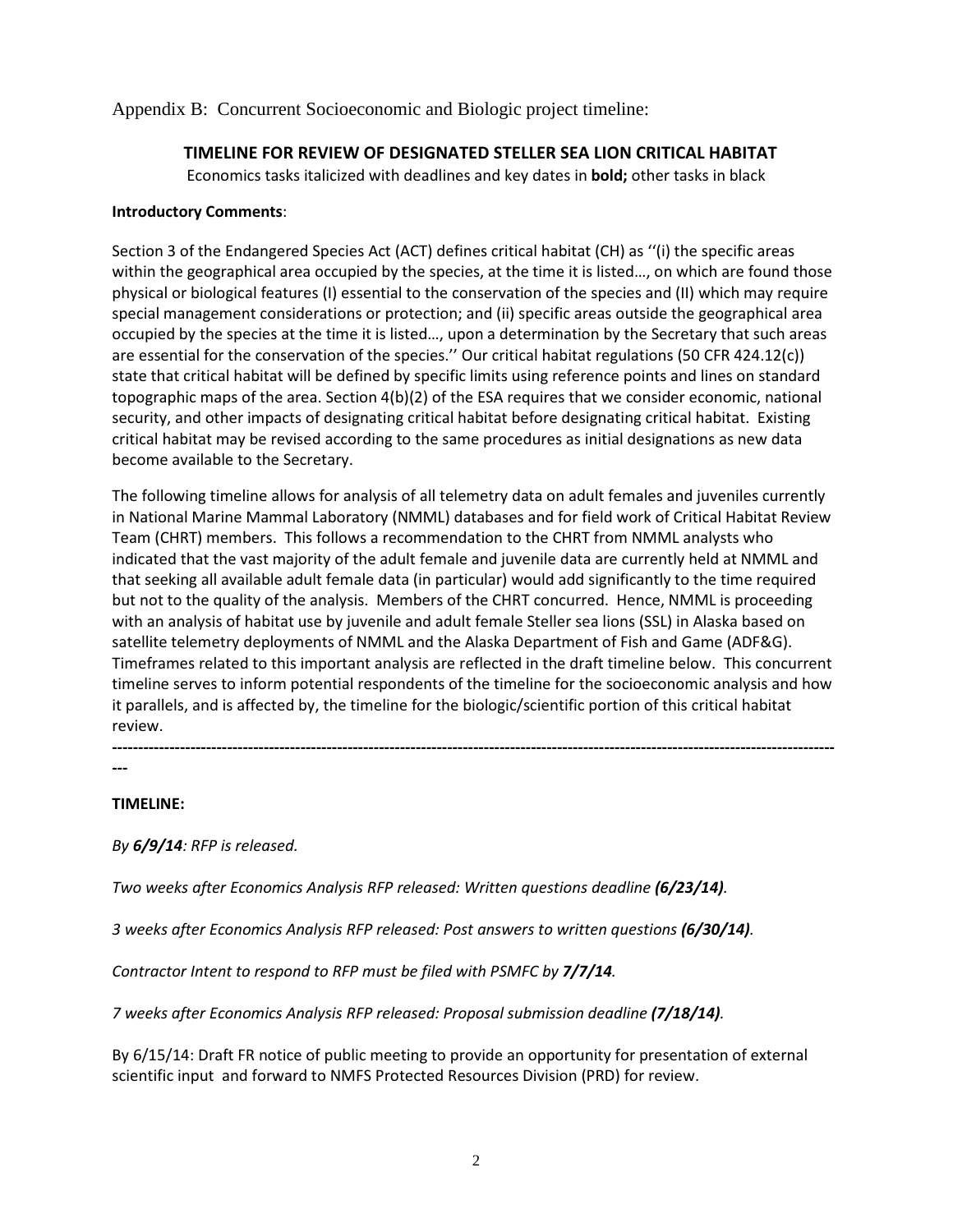By 6/30/14: Forward FR notice and related package about public meeting to solicit external scientific input to NMFS Headquarters (NMFS HQ).

7-8 weeks after Economics Analysis RFP released: Proposal Review 7/21/14- 8/4/14.

8 weeks after Economics Analysis RFP released: Select contractor 8/04/14.

Award will be made on 8/6/14.

By 8/15/14 NMFS GIS specialist submits all maps and GIS shape files of current SSL CH in Alaska to NMFS PRD for inclusion in the package to the economics consultant.

By 8/15/14: Complete a preliminary draft of the sections of the biological report and proposed rule summarizing the background, biology, and description of the essential features and circulate for CHRT review. Since NMFS will hold meeting to solicit external input, finalization of this draft by team will be delayed until after external meeting.

10 weeks after Economics Analysis RFP released: Kickoff meeting and information packet to contractor: meeting tentatively on 8/28/14, in Anchorage Alaska.

By 9/15/14: Hold public meeting (Seattle?) to solicit external scientific information related to SSL CH determination.

The day following the public meeting, the CHRT meets to consider need to revise information base and/or analysis related to CH determination following consideration of information provided at the external meeting.

#### By 12/31/14: Contractor will submit Draft Economic Synthesis to NMFS (deliverable from Task 1).

By January 31, 2015: NMML will provide a preliminary output from their analysis of SSL telemetry deployments of NMML and ADF&G in Alaska. This work will provide updated and more complete information about the habitat use of adult female and juvenile Steller sea lions to inform the work of the CHRT.

By 1/30/15: NMFS will review Economics Synthesis and provide comments to contractor.

TIMELINE FROM HERE ON FOLLOWS THE PRELIMINARY TELEMETRY ANALYSIS

By 2/13/15: CHRT reconvenes to consider NMML's preliminary outputs from new telemetry analysis and determine what implications the new data have to describing SSL foraging habitat. CHRT develops recommendations for the geographic areas that contain the essential features.

By 2/20/15: NMFS PRD will provide maps of areas delineated in biological steps 3-4, and after considering new information from public scientific meeting, to Economics Project Manager.

2/27/15: Sections of biological report are due from CHRT members following input from: external meeting, any additional meetings with specific researchers, consideration and discussion of new telemetry analysis, and consensus discussion of CHRT.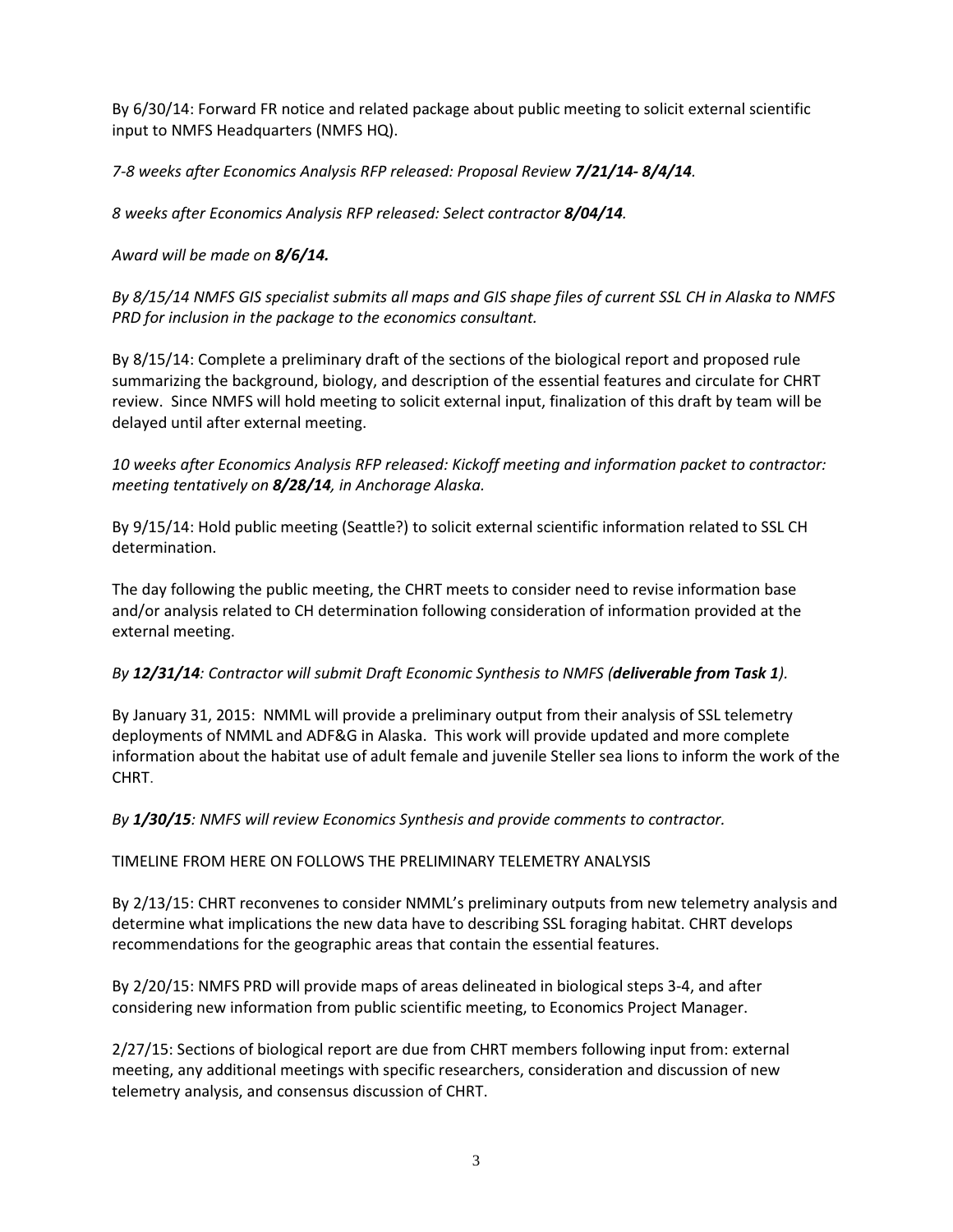By 2/24/15: Economics Project Manager provides maps of any new areas qualifying as SSL CH to the economics consultant so that they can refine draft economic synthesis.

By 3/14/15: If new areas are added, Contractor Revises Economics Synthesis, if necessary, and Returns Draft to NMFS for review.

By 4/24/15: Contractor provides Draft Economic analysis (deliverable from Task 2) to NMFS.

By 5/06/15: Draft Biological Report completed by CHRT (LR-lead). This report will be released with proposed rule.

By 5/19/15: NMML provides produce a manuscript to the CHRT on the habitat use of adult and juvenile sea lions, including those in Southeast Alaska.

By 5/22/15: NMFS reviews and comments on draft synthesis and analysis (Task 1 and 2) and Ecnomics Project Manager provides written feedback to contractor.

By 5/30/15: CHRT reconvenes to consider implications of findings presented in the manuscript and completes Draft Biological Report (LR-lead). This report will be released with proposed rule.

By 6/19/15: Contractor provides final Draft Economics Report (Final Draft RIR/ 4(b)(2) Preparatory assessment/IRFA); this gets released with proposed rule.

By 7/8/15: NMFS PRD will complete a draft of the sections of the proposed rule summarizing the background, biology, description of the essential features and other description of areas that qualify as CH and circulate for PRD review (biological sections will be based on related sections in CHRT's Final Draft Biological Report).

By 7/8/15: Economics Project Manager completes draft of section of proposed rule summarizing economics analysis.

By 7/31//15: NMFS PRD and Economics Project Manager complete first draft of 4(b)(2) report and submit to for NMFS internal review.

By 8/7/15: AK Region will complete its review of Draft 4(b)(2) report.

By 8/21/2015: CHRT will confer to consider biological effects of possible 4(b)(2) exclusions and provide feedback to PRD; this may trigger need for extinction risk analysis which would extend timelines.

By 8/28/15: Make agreed upon changes made to 4(b)(2) report and complete changes to sections of the proposed rule discussing 4(b)(2) analysis.

By 9/4/15: Send final proposed rule NMFS internal reviewers.

By 9/14/15: NMFS internal review comments to project leads.

By 9/25/15: Modifications to proposed rule will be made and all related transmission documents will be ready for final regional signoff.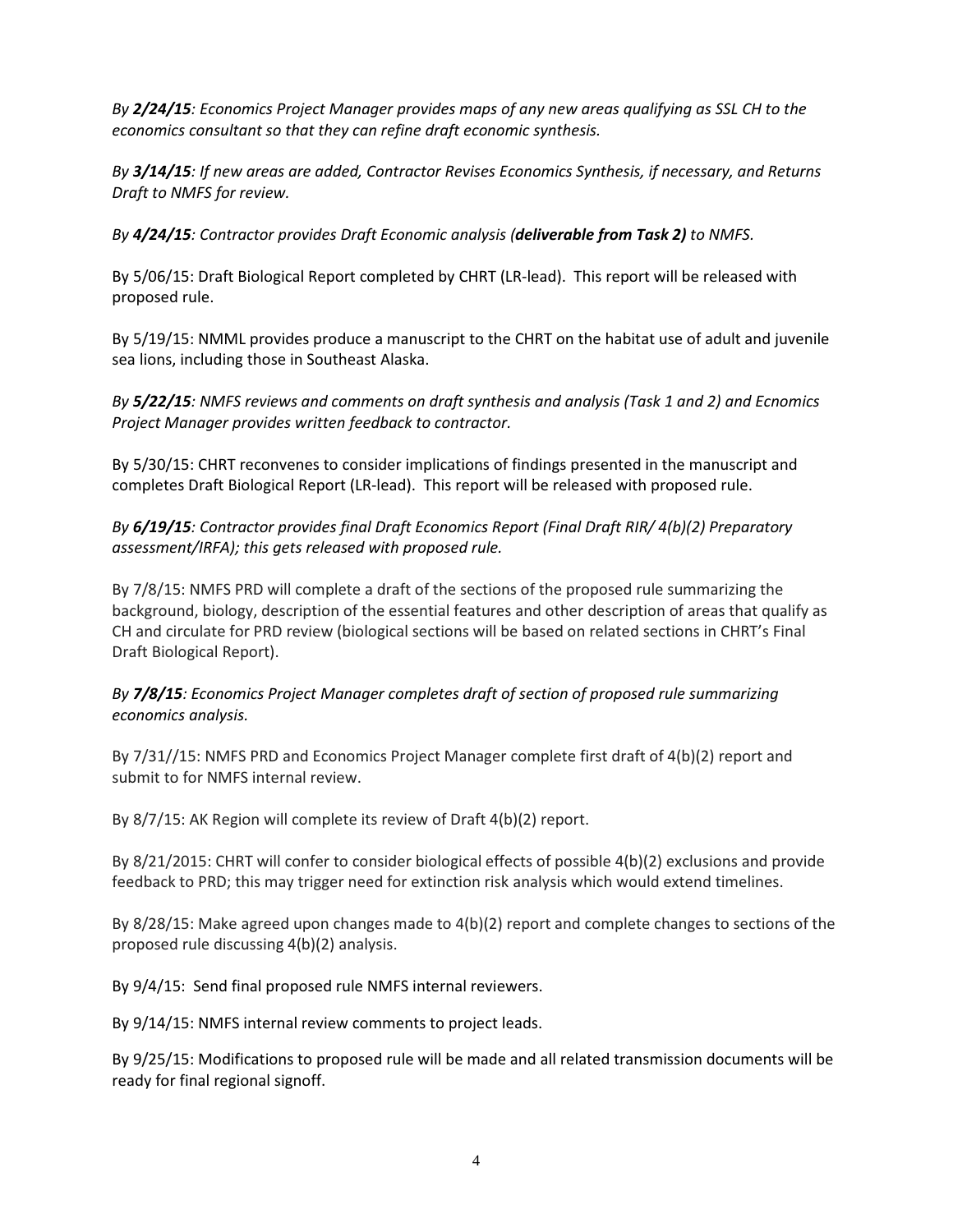By 10/2/15: Send proposed rule package (CHRT report, economics report, 4(b)(2) report, proposed rule, and all supporting memos, advisories, and clearances) to HQ.

#### Publish proposed rule to revise SSL CH

60 day comment period occurs. Peer review of Draft Biological Report, Draft Economics Report, Draft 4(b)(2) Report, and Proposed Rule occurs.

Within 45 days of release of proposed rule: Hold Public Hearing in Anchorage (Task 3).

Within 30 days following end of public comment period (autumn 2015), contractor reviews all comments received by NMFS on the proposed rule, comments from public hearing, and provide a Draft Comment Analysis Report (CAR) to the Project Manager (Task 4).

Within 2 weeks of receipt of draft Comment Analysis Report, Economics Project Manager and NMFS PRD meet to agree on any changes needed to Comment Analysis Report: Economics Project Manage provided comments to contractor.

Within 3 weeks of receiving input on needed changes to Draft Comment Analysis Report, contractor provides revised Comment Report to the Economics Project Manager.

CHRT Review of Comments on Biological Report and Biological Sections: Within 5 working days of receiving the Final Comment Analysis report, NMFS PRD will distribute relevant public and peer review comments received on the Draft Biological Report and the agency's proposal to the CHRT with preliminary assignments for response.

Within 4 weeks, the CHRT will: review the comments and draft preliminary responses to comments; make changes, if any, to the Biological Report or the extinction risk consideration of proposed exclusions (if any) due to the comments; and finalize boundaries of areas where at least one (or more) essential feature occurs.

Within 1 week of CHRT finalization of boundaries of areas that qualify as SSL CH (following consideration of public and peer review) PRD Provides Economics Project Manager with memo indicating any new changes to boundaries to be analyzed in economics report.

Within 3 weeks of CHRT meeting on responses to comments and needed modifications to Final Biological report, PRD finalizes draft response to comments for biological sections and submits these to PRD and GC for review.

Within 4 weeks of receipt of Final Comment Analysis Report, Economics Analysis Project Manager reviews the comments on Draft Economics Report and related sections in the proposed rule, prepares input for needed changes to contractor, and prepares responses to comments on economics sections. Economics Project Manager submits the draft responses on economic sections for internal review.

Within 7 days of receiving draft responses to comments, regional reviewers return comments.

Within 7 days of receipt of comments on draft response to comments, project leads incorporate changes and/or request meeting if discussion of some responses is needed.

Within 2 weeks of receiving comments, comment responses that will appear in the final rule are finalized.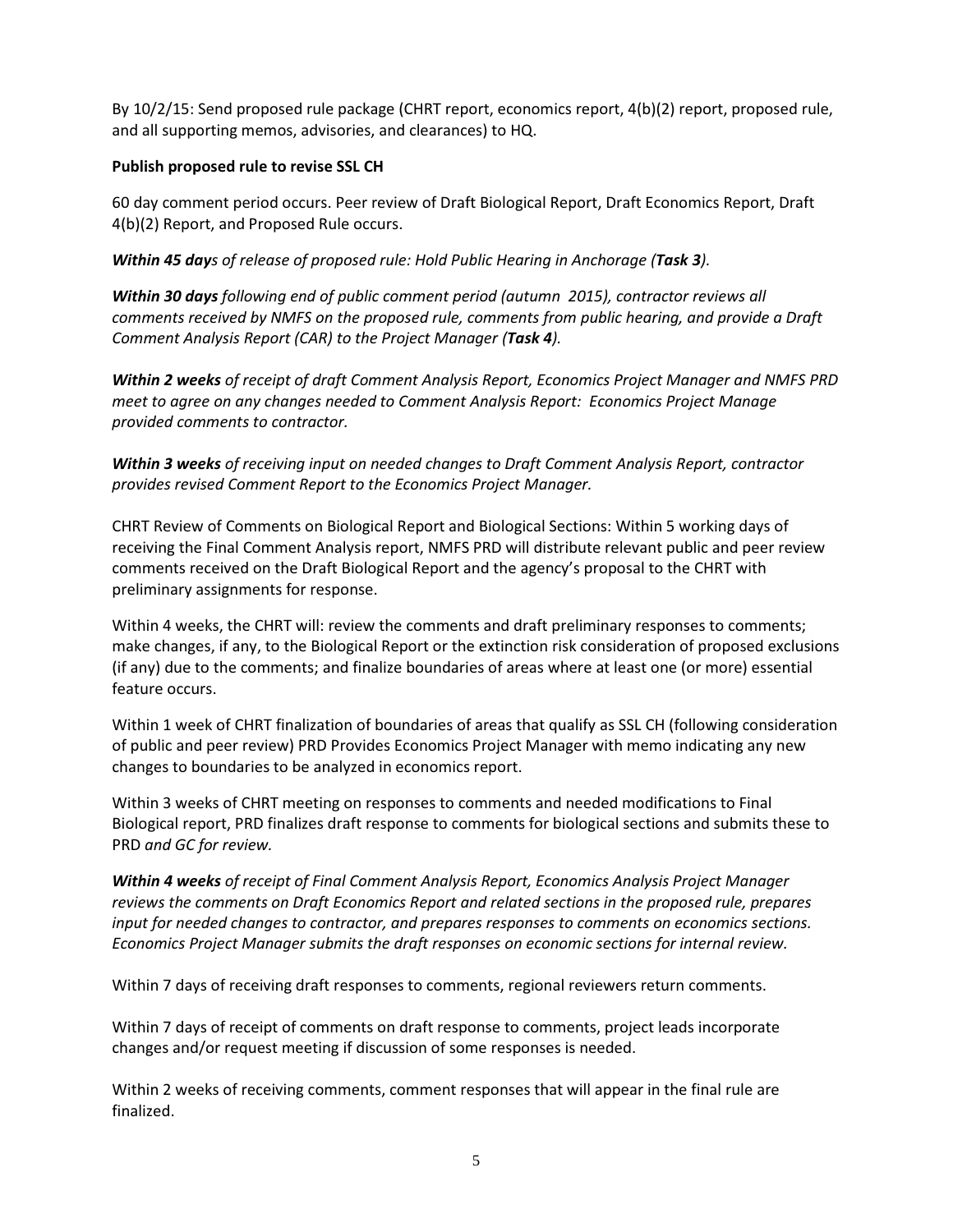Concurrent with above, Economics Project Manager will provide input to contractor regarding needed changes, including consideration on new boundaries (if any), to the Draft Economics Report.

14-60 days (depending on whether and how much boundaries have changed) after receiving NMFS input on needed changes to Draft Economics Report, contractor provides revised draft to NMFS.

14 days after receiving revised Draft Final Economics Report, NMFS reviews and comments on preliminary final draft analysis.

Within 30 days of receiving NMFS input regarding needed changes to Draft Economics Report, and after receiving any changes to boundaries, Contractor delivers Final Draft Economics Report (Final RIR/ 4(b) (2) Preparatory assessment/IRFA) to NMFS (Task 5). This report will be released with the final rule.

NMFS revises 4(b) (2) report as needed.

Draft final rule complete and submitted for Regional, OGC, and OPR review.

Send final decision package to OPR; work with HQ on roll out and briefings.

Publish final decision on CH re-evaluation.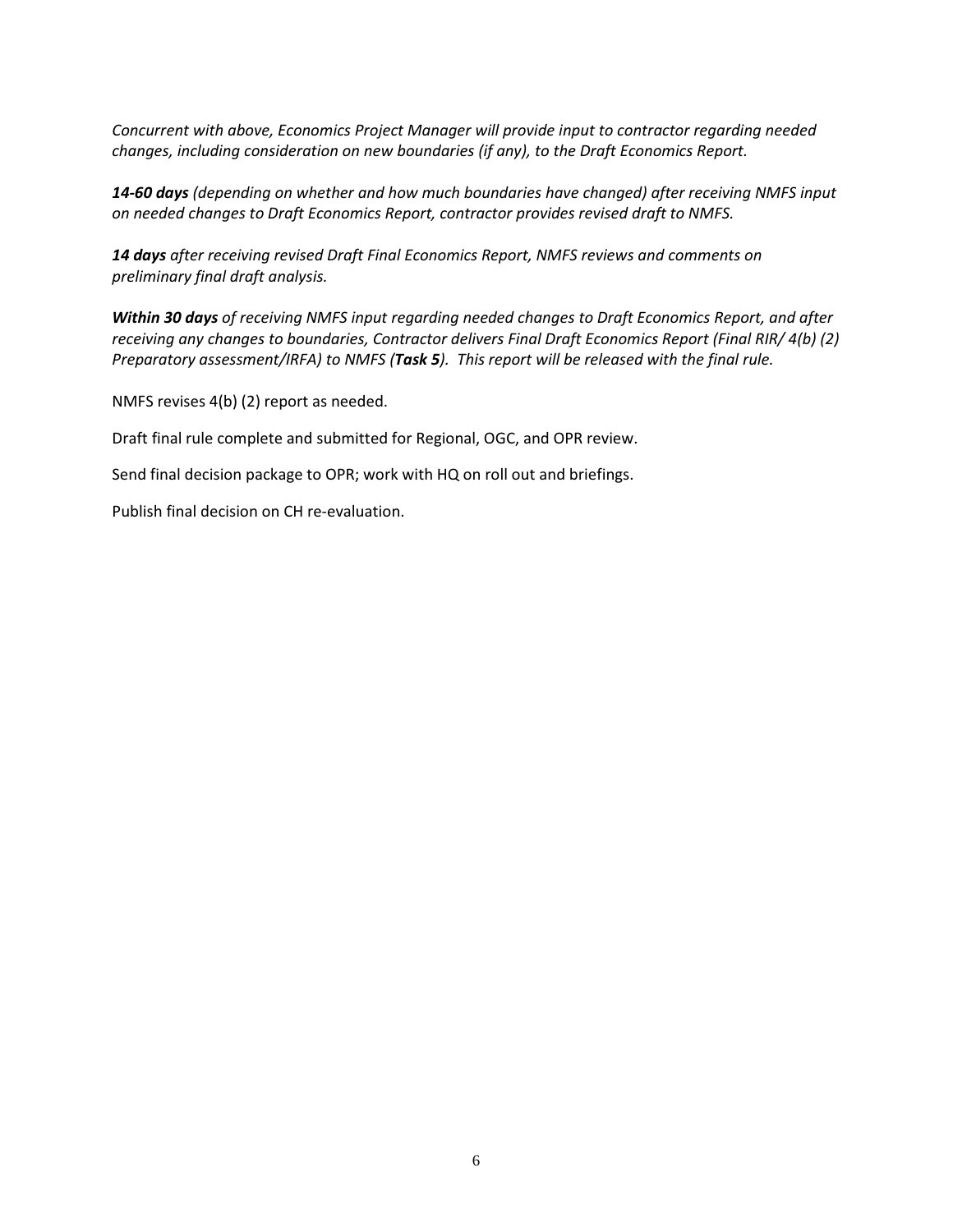#### **Appendix C. Currently Designated Steller Sea Lion Critical Habitat at 50 CFR 226.202**

#### **§226.202 Critical habitat for Steller sea lions.**

#### STELLER SEA LION (EUMETOPIAS JUBATUS)

(a) Alaska rookeries, haulouts, and associated areas. In Alaska, all major Steller sea lion rookeries identified in Table 1 and major haulouts identified in Table 2 and associated terrestrial, air, and aquatic zones. Critical habitat includes a terrestrial zone that extends 3,000 feet (0.9 km) landward from the baseline or base point of each major rookery and major haulout in Alaska. Critical habitat includes an air zone that extends 3,000 feet (0.9 km) above the terrestrial zone of each major rookery and major haulout in Alaska, measured vertically from sea level. Critical habitat includes an aquatic zone that extends 3,000 feet (0.9 km) seaward in State and Federally managed waters from the baseline or basepoint of each major rookery and major haulout in Alaska that is east of 144° W. longitude. Critical habitat includes an aquatic zone that extends 20 nm (37 km) seaward in State and Federally managed waters from the baseline or basepoint of each major rookery and major haulout in Alaska that is west of 144° W. longitude.

(b) California and Oregon rookeries and associated areas. In California and Oregon, all major Steller sea lion rookeries identified in Table 1 and associated air and aquatic zones. Critical habitat includes an air zone that extends 3,000 feet (0.9 km) above areas historically occupied by sea lions at each major rookery in California and Oregon, measured vertically from sea level. Critical habitat includes an aquatic zone that extends 3,000 feet (0.9 km) seaward in State and Federally managed waters from the baseline or basepoint of each major rookery in California and Oregon.

(c) Three special aquatic foraging areas in Alaska. Three special aquatic foraging areas in Alaska, including the Shelikof Strait area, the Bogoslof area, and the Seguam Pass area.

(1) Critical habitat includes the Shelikof Strait area in the Gulf of Alaska and consists of the area between the Alaska Peninsula and Tugidak, Sitkinak, Aiaktilik, Kodiak, Raspberry, Afognak and Shuyak Islands (connected by the shortest lines); bounded on the west by a line connecting Cape Kumlik (56°38 ″/157°27 ′ W) and the southwestern tip of Tugidak Island (56°24′ N/154°41 ′ W) and bounded in the east by a line connecting Cape Douglas (58°51 ' N/153°15' W) and the northernmost tip of Shuyak Island (58°37 ′ N/152°22 ′ W).

(2) Critical habitat includes the Bogoslof area in the Bering Sea shelf and consists of the area between 170°00' W and 164°00' W, south of straight lines connecting 55°00' N/170°00' W and 55°00' N/168°00 ′ W; 55°30 ′ N/168°00 ′ W and 55°30 ′ N/166°00 ′ W; 56°00 ′ N/166°00 ′ W and 56°00 ′ N/164°00 ′ W and north of the Aleutian Islands and straight lines between the islands connecting the following coordinates in the order listed:

52°49.2 ′ N/169°40.4 ′ W 52°49.8 ′ N/169°06.3 ′ W 53°23.8 ′ N/167°50.1 ′ W 53°18.7 ′ N/167°51.4 ′ W 53°59.0 ′ N/166°17.2 ′ W

54°02.9 ′ N/166°03.0 ′ W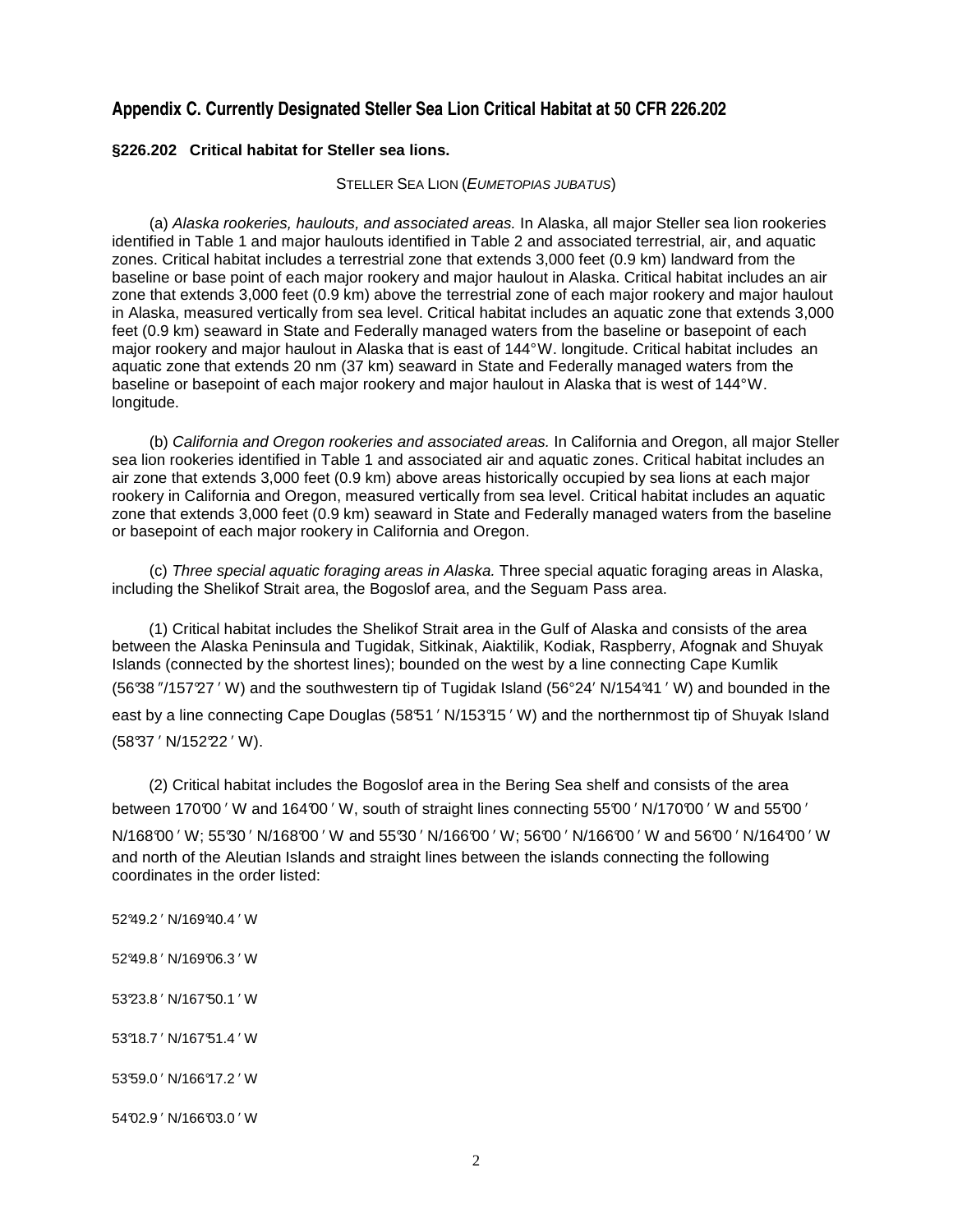54°07.7 ′ N/165°40.6 ′ W 54°08.9 ′ N/165°38.8 ′ W 54°11.9 ′ N/165°23.3 ′ W 54°23.9 ′ N/164°44.0 ′ W

(3) Critical habitat includes the Seguam Pass area and consists of the area between 52°00 ′ N and 53°00 ′ N and between 173°30 ′ W and 172°30 ′ W.

[58 FR 45278, Aug. 27, 1993. Redesignated and amended at 64 FR 14067, Mar. 23, 1999]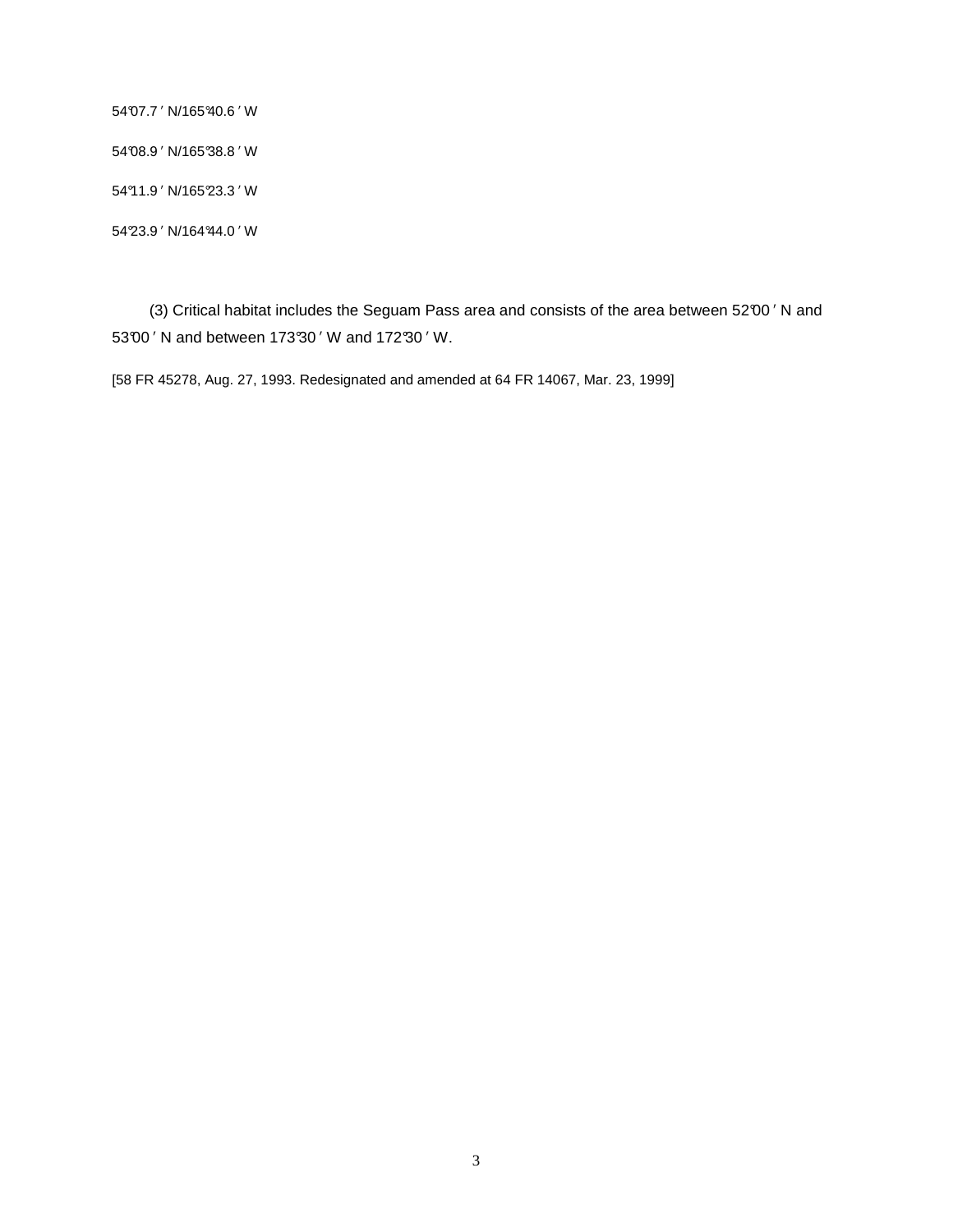#### **Table 1 to Part 226—Major Stellar Sea Lion Rookery Sites**

Major Steller sea lion rookery sites are identified in the following table. Where two sets of coordinates are given, the baseline extends in a clockwise direction from the first set of geographic coordinates along the shoreline at mean lower-low water to the second set of coordinates. Where only one set of coordinates is listed, that location is the base point.

|                                    |          |           | Boundaries to- |           |
|------------------------------------|----------|-----------|----------------|-----------|
| State/region/site                  | Latitude | Longitude | Latitude       | Longitude |
| Alaska:                            |          |           |                |           |
| <b>Western Aleutians:</b>          |          |           |                |           |
| Agattu I.:                         |          |           |                |           |
| Cape Sabak <sup>1</sup>            | 52 23.5N | 173 43.5E | 52 22.0N       | 173 41.0E |
| Gillon Point <sup>1</sup>          | 52 24.0N | 173 21.5E |                |           |
| Attu I. <sup>1</sup>               | 52 54.5N | 172 28.5E | 52 57.5N       | 172 31.5E |
| Buldir I. <sup>1</sup>             | 52 20.5N | 175 57.0E | 52 23.5N       | 172 51.0E |
| <b>Central Aleutians:</b>          |          |           |                |           |
| Adak I. <sup>1</sup>               | 51 36.5N | 176 59.0W | 51 38.0N       | 176 59.5W |
| Agligadak I. <sup>1</sup>          | 52 06.5N | 172 54.0W |                |           |
| Amchitka I.:1                      |          |           |                |           |
| Column Rock <sup>1</sup>           | 51 32.5N | 178 49.5E |                |           |
| East Cape <sup>1</sup>             | 51 22.5N | 179 28.0E | 51 21.5N       | 179 25.0E |
| Ayugadak I. <sup>1</sup>           | 51 45.5N | 178 24.5E |                |           |
| Gramp Rock <sup>1</sup>            | 51 29.0N | 178 20.5W |                |           |
| Kasatochi I. <sup>1</sup>          | 52 10.0N | 175 31.5W | 52 10.5N       | 175 29.0W |
| Kiska I.:                          |          |           |                |           |
| Lief Cove <sup>1</sup>             | 51 57.5N | 177 21.0E | 51 56.5N       | 177 20.0E |
| Cape St. Stephen <sup>1</sup>      | 51 52.5N | 177 13.0E | 51 53.5N       | 177 12.0E |
| Seguam I./Saddleridge <sup>1</sup> | 52 21.0N | 172 35.0W | 52 21.0N       | 172 33.0W |
| Semisopochnoi I.:                  |          |           |                |           |
| Pochnoi Pt1                        | 51 58.5N | 179 45.5E | 51 57.0N       | 179 46.0E |
| Petrel Pt <sup>1</sup>             | 52 01.5N | 179 37.5E | 52 01.5E       | 179 39.0E |
| Tag $I1$                           | 51 33.5N | 178 34.5W |                |           |
| Ulak $I1$                          | 51 20.0N | 178 57.0W | 51 18.5N       | 178 59.5W |
| Yunaska I.1                        | 52 42.0N | 170 38.5W | 52 41.0N       | 170 34.5W |
| Eastern Aleutian:                  |          |           |                |           |
| Adugak I.1                         | 52 55.0N | 169 10.5W |                |           |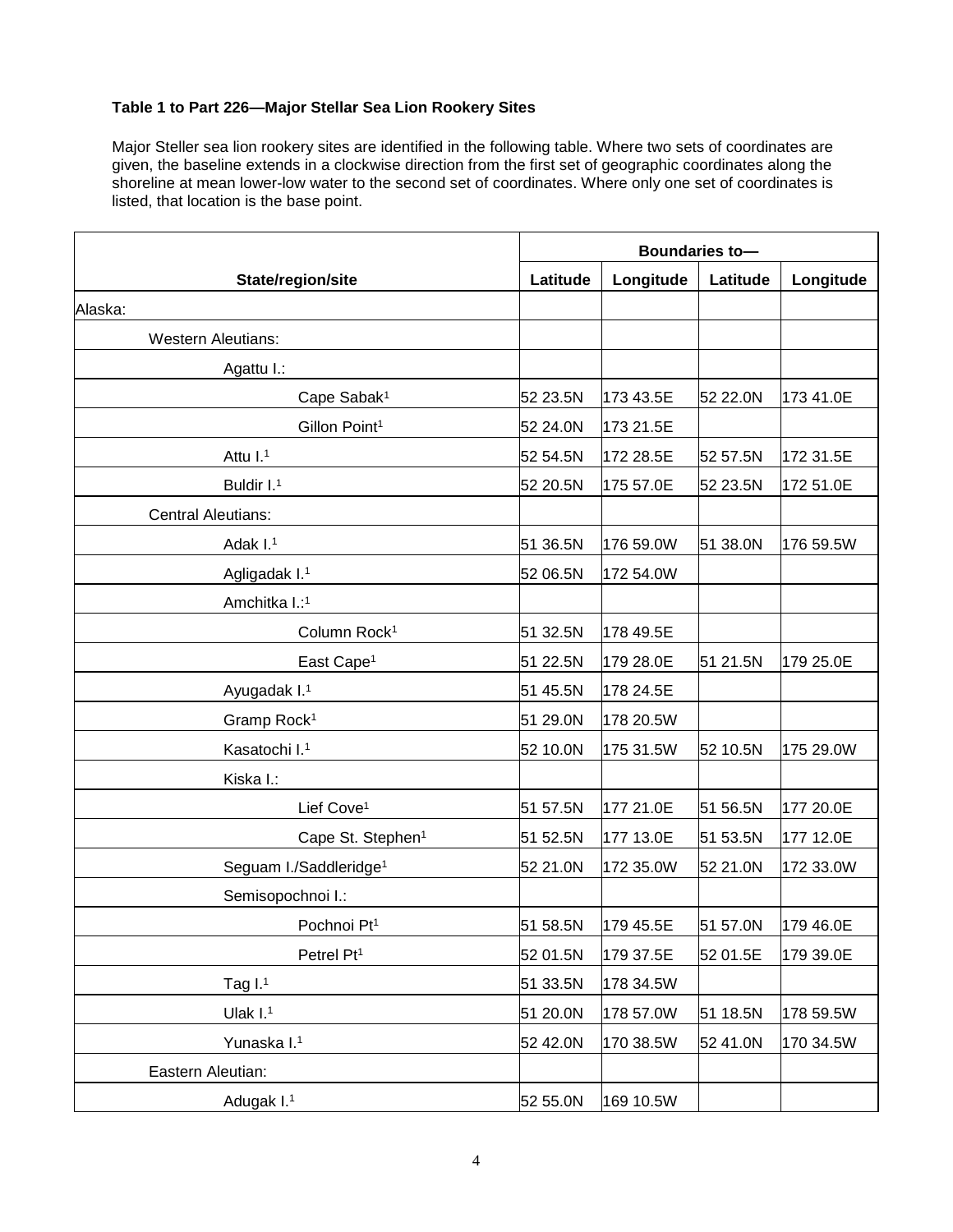| Akun I./Billings Head <sup>1</sup>  | 54 18.0N | 165 32.5W | 54 18.0N | 165 31.5W |
|-------------------------------------|----------|-----------|----------|-----------|
| Akutan I./Cape Morgan <sup>1</sup>  | 54 03.5N | 166 00.0W | 54 05.5N | 166 05.0W |
| Bogoslof I.12                       | 53 56.0N | 168 02.0W |          |           |
| Ogchul I.1                          | 53 00.0N | 168 24.0W |          |           |
| Sea Lion Rocks. (Amak) <sup>1</sup> | 55 28.0N | 163 12.0W |          |           |
| Ugamak I.1                          | 54 14.0N | 164 48.0W | 54 13.0N | 164 48.0W |
| Bering Sea:                         |          |           |          |           |
| Walrus I.1                          | 57 11.0N | 169 56.0W |          |           |
| Western Gulf of Alaska:             |          |           |          |           |
| Atkins I. <sup>1</sup>              | 55 03.5N | 159 18.5W |          |           |
| Chernabura I. <sup>1</sup>          | 54 47.5N | 159 31.0W | 54 45.5N | 159 33.5W |
| Clubbing Rocks (N) <sup>1</sup>     | 54 43.0N | 162 26.5W |          |           |
| Clubbing Rocks (S) <sup>1</sup>     | 54 42.0N | 162 26.5W |          |           |
| Pinnacle Rock <sup>1</sup>          | 54 46.0N | 161 46.0W |          |           |
| Central Gulf of Alaska:             |          |           |          |           |
| Chirikof I.1                        | 55 46.5N | 155 39.5W | 55 46.5N | 155 43.0W |
| Chowiet I.1                         | 56 00.5N | 156 41.5W | 56 00.5N | 156 42.0W |
| Marmot I.1                          | 58 14.5N | 151 47.5W | 58 10.0N | 151 51.0W |
| Outer I.1                           | 59 20.5N | 150 23.0W | 59 21.0N | 150 24.5W |
| Sugarloaf I.1                       | 58 53.0N | 152 02.0W |          |           |
| Eastern Gulf of Alaska:             |          |           |          |           |
| Seal Rocks <sup>1</sup>             | 60 10.0N | 146 50.0W |          |           |
| Fish I.1                            | 59 53.0N | 147 20.5W |          |           |
| Southeast Alaska:                   |          |           |          |           |
| Forrester I.                        | 54 51.0N | 133 32.0W | 54 52.5N | 133 35.5W |
| Hazy I                              | 55 52.0N | 134 34.0W | 55 51.5N | 134 35.0W |
| <b>White Sisters</b>                | 57 38.0N | 136 15.5W |          |           |
| Oregon:                             |          |           |          |           |
| Rogue Reef: Pyramid Rock            | 42 26.4N | 124 28.1W |          |           |
| Orford Reef:                        |          |           |          |           |
| Long Brown Rock                     | 42 47.3N | 124 36.2W |          |           |
| Seal Rock                           | 42 47.1N | 124 35.4W |          |           |
| California:                         |          |           |          |           |
| Ano Nuevo I.                        | 37 06.3N | 122 20.3W |          |           |
| Southeast Farallon I.               | 37 41.3N | 123 00.1W |          |           |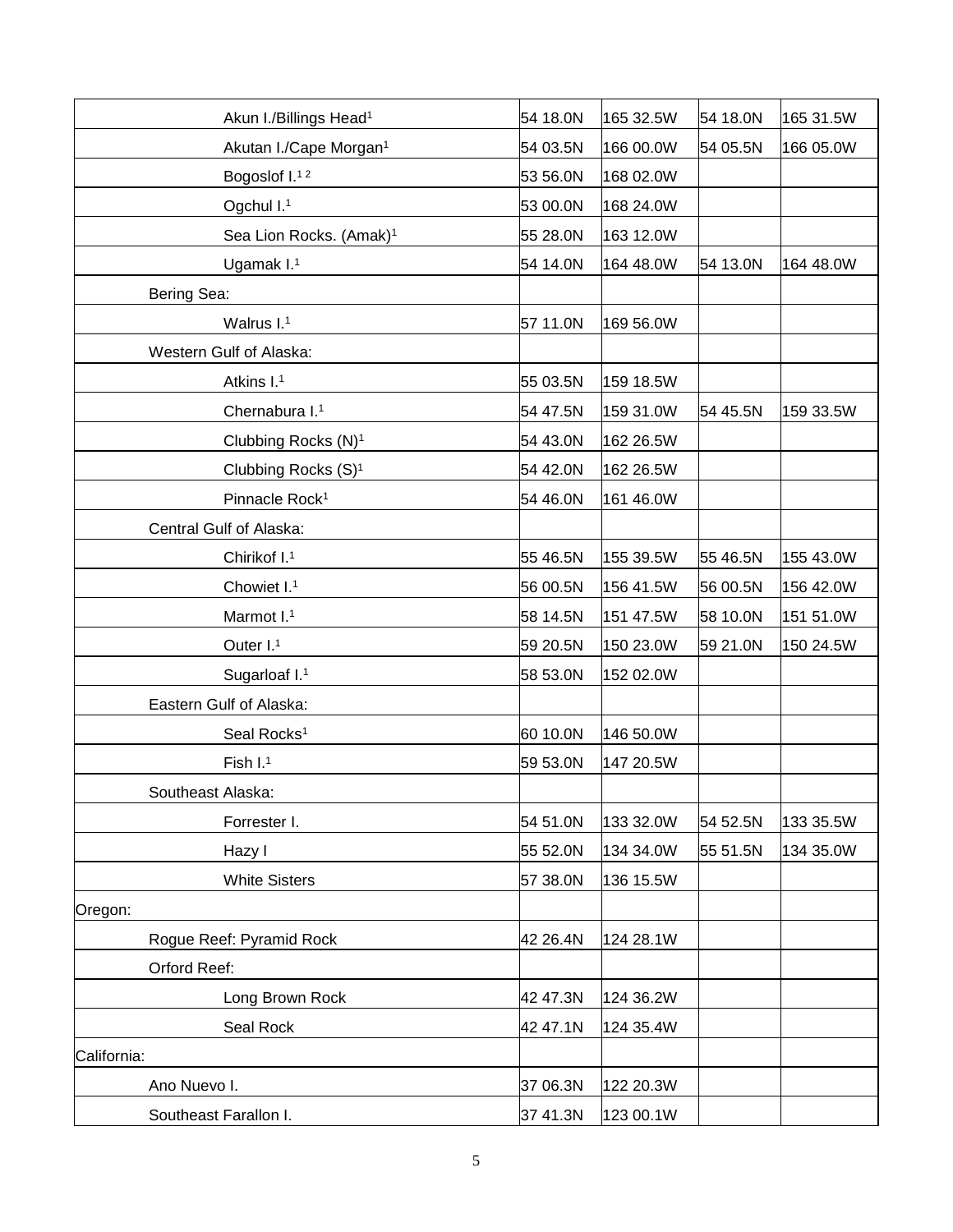| <b>OW</b><br>.ON<br>າເ<br>' Ar<br>14.1<br>sugar'<br>Mendocino<br>ΟД<br>⊿י<br>.<br>∴ane<br>оаг<br>$\sim$<br>. |  |  |  |  |  |
|--------------------------------------------------------------------------------------------------------------|--|--|--|--|--|
|--------------------------------------------------------------------------------------------------------------|--|--|--|--|--|

1 Includes an associated 20 NM aquatic zone.

<sup>2</sup>Associated 20 NM aquatic zone lies entirely within one of the three special foraging areas.

[58 FR 45278, Aug. 27, 1993]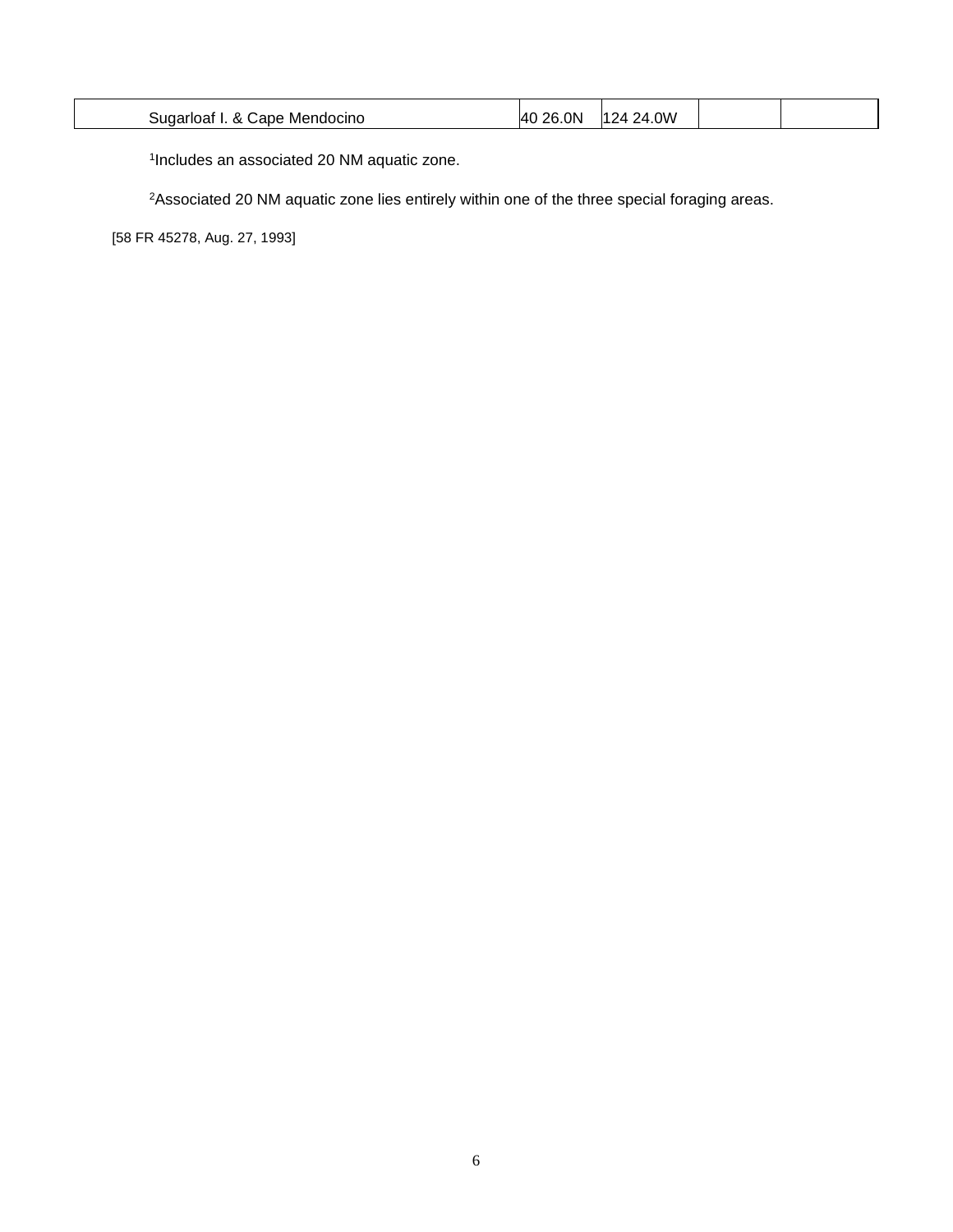#### **Table 2 to Part 226—Major Stellar Sea Lion Haulout Sites in Alaska**

Major Steller sea lion haulout sites in Alaska are identified in the following table. Where two sets of coordinates are given, the baseline extends in a clockwise direction from the first set of geographic coordinates along the shoreline at mean lower-low water to the second set of coordinates. Where only one set of coordinates is listed, that location is the basepoint.

|                                     |          |           | Boundaries to- |           |
|-------------------------------------|----------|-----------|----------------|-----------|
| State/region/site                   | Latitude | Longitude | Latitude       | Longitude |
| Alaska:                             |          |           |                |           |
| <b>Western Aleutians:</b>           |          |           |                |           |
| Alaid I. <sup>1</sup>               | 52 45.0N | 173 56.5E | 52 46.5N       | 173 51.5E |
| Attu/Chirikof Pt.1                  | 52 30.0N | 173 26.7E |                |           |
| Shemya I.1                          | 52 44.0N | 174 09.0E |                |           |
| <b>Central Aleutians:</b>           |          |           |                |           |
| Amatignak I. <sup>1</sup>           | 51 13.0N | 179 08.0E |                |           |
| Amlia I:                            |          |           |                |           |
| East <sup>1</sup>                   | 52 05.0N | 172 58.5W | 52 06.0N       | 172 57.0W |
| Sviech. Harbor <sup>1</sup>         | 52 02.0N | 173 23.0W |                |           |
| Amukta I. & Rocks <sup>1</sup>      | 52 31.5N | 171 16.5W | 52 26.5N       | 171 16.5W |
| Anagaksik I. <sup>1</sup>           | 51 51.0N | 175 53.5W |                |           |
| Atka I.1                            | 52 23.5N | 174 17.0W | 52 24.5N       | 174 07.5W |
| Bobrof I.1                          | 51 54.0N | 177 27.0W |                |           |
| Chagulak I.1                        | 52 34.0N | 171 10.5W |                |           |
| Chuginadak I. <sup>1</sup>          | 52 46.5N | 169 44.5W | 52 46.5N       | 169 42.0W |
| Great Sitkin I. <sup>1</sup>        | 52 06.0N | 176 10.5W | 52 07.0N       | 176 08.5W |
| Kagamil I.1                         | 53 02.5N | 169 41.0W |                |           |
| Kanaga I:                           |          |           |                |           |
| North Cape <sup>1</sup>             | 51 56.5N | 177 09.0W |                |           |
| Ship Rock <sup>1</sup>              | 51 47.0N | 177 22.5W |                |           |
| Kavalga I.1                         | 51 34.5N | 178 51.5W | 51 34.5N       | 178 49.5W |
| Kiska I./Sirius Pt. <sup>1</sup>    | 52 08.5N | 177 36.5E |                |           |
| Kiska I./Sobaka & Vega <sup>1</sup> | 51 50.0N | 177 20.0E | 51 48.5N       | 177 20.5E |
| Little Sitkin I. <sup>1</sup>       | 51 59.5N | 178 30.0E |                |           |
| Little Tanaga I.1                   | 51 50.5N | 176 13.0W | 51 49.0N       | 176 13.0W |
| Sagigik I.1                         | 52 00.5N | 173 08.0W |                |           |
| Seguam I:                           |          |           |                |           |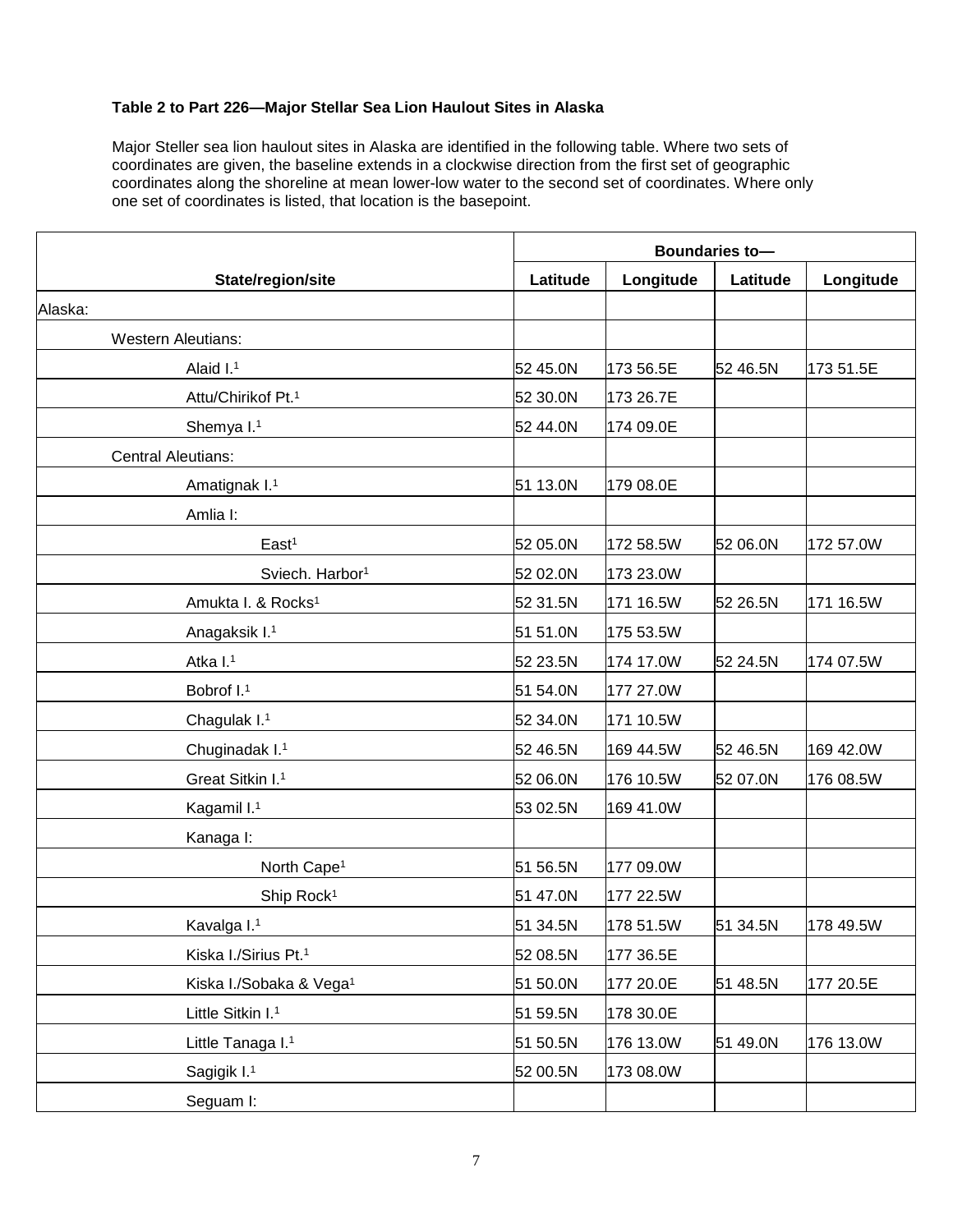| South <sup>1</sup>                 | 52 19.5N | 172 18.0W | 52 15.0N | 172 37.0W |
|------------------------------------|----------|-----------|----------|-----------|
| Finch Pt.1                         | 52 23.5N | 172 25.5W | 52 23.5N | 172 24.0W |
| Segula I.1                         | 52 00.0N | 178 06.5E | 52 03.5N | 178 09.0E |
| Tanaga I.1                         | 51 55.0N | 177 58.5W | 51 55.0N | 177 57.0W |
| Tanadak I. (Amlia) <sup>1</sup>    | 52 04.5N | 172 57.0W |          |           |
| Tanadak I. (Kiska) <sup>1</sup>    | 51 57.0N | 177 47.0E |          |           |
| Ugidak I.1                         | 51 35.0N | 178 30.5W |          |           |
| Uliaga I.1                         | 53 04.0N | 169 47.0W | 53 05.0N | 169 46.0W |
| Unalga & Dinkum Rocks <sup>1</sup> | 51 34.0N | 179 04.0W | 51 34.5N | 179 03.0W |
| Eastern Aleutians:                 |          |           |          |           |
| Akutan I./Reef-Lava <sup>1</sup>   | 54 10.5N | 166 04.5W | 54 07.5N | 166 06.5W |
| Amak I. <sup>1</sup>               | 55 24.0N | 163 07.0W | 55 26.0N | 163 10.0W |
| Cape Sedanka & Island <sup>1</sup> | 53 50.5N | 166 05.0W |          |           |
| Emerald I.1                        | 53 17.5N | 167 51.5W |          |           |
| Old Man Rocks <sup>1</sup>         | 53 52.0N | 166 05.0W |          |           |
| Polivnoi Rock <sup>1</sup>         | 53 16.0N | 167 58.0W |          |           |
| Tanginak I. <sup>1</sup>           | 54 13.0N | 165 19.5W |          |           |
| Tigalda I.1                        | 54 08.5N | 164 58.5W |          |           |
| Umnak I./Cape Aslik <sup>1</sup>   | 53 25.0N | 168 24.5W |          |           |
| Bering Sea:                        |          |           |          |           |
| Cape Newenham <sup>1</sup>         | 58 39.0N | 162 10.5W |          |           |
| Hall $I1$                          | 60 37.0N | 173 00.0W |          |           |
| Round I.1                          | 58 36.0N | 159 58.0W |          |           |
| St. Paul I:                        |          |           |          |           |
| Northeast Point <sup>1</sup>       | 57 15.0N | 170 06.5W |          |           |
| Sea Lion Rock <sup>1</sup>         | 57 06.0N | 170 17.5W |          |           |
| St. George I:                      |          |           |          |           |
| S Rookery <sup>1</sup>             | 56 33.5N | 169 40.0W |          |           |
| Dalnoi Point <sup>1</sup>          | 56 36.0N | 169 46.0W |          |           |
| St. Lawrence I:                    |          |           |          |           |
| S Punuk I.1                        | 64 04.0N | 168 51.0W |          |           |
| SW Cape <sup>1</sup>               | 63 18.0N | 171 26.0W |          |           |
| Western Gulf of Alaska:            |          |           |          |           |
| Bird I. <sup>1</sup>               | 54 40.5N | 163 18.0W |          |           |
| Castle Rock <sup>1</sup>           | 55 17.0N | 159 30.0W |          |           |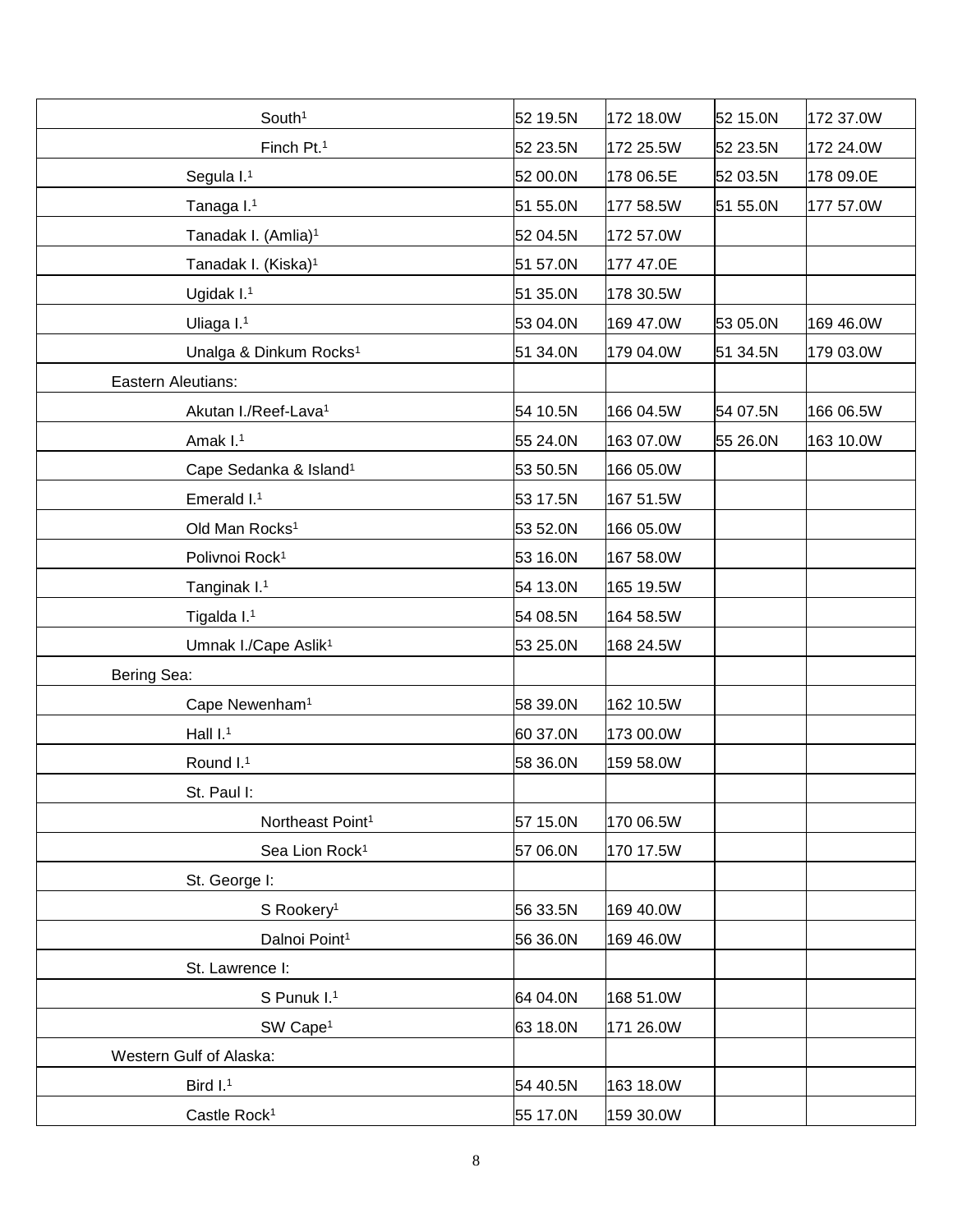| Caton I.1                            | 54 23.5N | 162 25.5W |          |           |
|--------------------------------------|----------|-----------|----------|-----------|
| Jude $1.1$                           | 55 16.0N | 161 06.0W |          |           |
| Lighthouse Rocks <sup>1</sup>        | 55 47.5N | 157 24.0W |          |           |
| Nagai I.1                            | 54 52.5N | 160 14.0W | 54 56.0N | 160 15.0W |
| Nagai Rocks <sup>1</sup>             | 55 50.0N | 155 46.0W |          |           |
| Sea Lion Rocks (Unga) <sup>1</sup>   | 55 04.5N | 160 31.0W |          |           |
| South Rock <sup>1</sup>              | 54 18.0N | 162 43.5W |          |           |
| Spitz I.1                            | 55 47.0N | 158 54.0W |          |           |
| The Whaleback <sup>1</sup>           | 55 16.5N | 160 06.0W |          |           |
| Central Gulf of Alaska:              |          |           |          |           |
| Cape Barnabas <sup>1</sup>           | 57 10.0N | 152 55.0W | 57 07.5N | 152 55.0W |
| Cape Chiniak <sup>1</sup>            | 57 35.0N | 152 09.0W | 57 37.5N | 152 09.0W |
| Cape Gull <sup>12</sup>              | 58 13.5N | 154 09.5W | 58 12.5N | 154 10.5W |
| Cape Ikolik <sup>12</sup>            | 57 17.0N | 154 47.5W |          |           |
| Cape Kuliak <sup>12</sup>            | 58 08.0N | 154 12.5W |          |           |
| Cape Sitkinak <sup>1</sup>           | 56 32.0N | 153 52.0W |          |           |
| Cape Ugat <sup>12</sup>              | 57 52.0N | 153 51.0W |          |           |
| Gore Point <sup>1</sup>              | 59 12.0N | 150 58.0W |          |           |
| Gull Point <sup>1</sup>              | 57 21.5N | 152 36.5W | 57 24.5N | 152 39.0W |
| Latax Rocks <sup>1</sup>             | 58 42.0N | 152 28.5W | 58 40.5N | 152 30.0W |
| Long I.1                             | 57 45.5N | 152 16.0W |          |           |
| Nagahut Rocks <sup>1</sup>           | 59 06.0N | 151 46.0W |          |           |
| Puale Bay <sup>12</sup>              | 57 41.0N | 155 23.0W |          |           |
| Sea Lion Rocks (Marmot) <sup>1</sup> | 58 21.0N | 151 48.5W |          |           |
| Sea Otter I.1                        | 58 31.5N | 152 13.0W |          |           |
| Shakun Rock <sup>12</sup>            | 58 33.0N | 153 41.5W |          |           |
| Sud $I1$                             | 58 54.0N | 152 12.5W |          |           |
| Sutwik I.1                           | 56 32.0N | 157 14.0W | 56 32.0N | 157 20.0W |
| Takli I. <sup>12</sup>               | 58 03.0N | 154 27.5W | 58 03.0N | 154 30.0W |
| Two-headed I.1                       | 56 54.5N | 153 33.0W | 56 53.5N | 153 35.5W |
| Ugak $I1$                            | 57 23.0N | 152 15.5W | 57 22.0N | 152 19.0W |
| Ushagat I.1                          | 58 55.0N | 152 22.0W |          |           |
| Eastern Gulf of Alaska:              |          |           |          |           |
| Cape Fairweather                     | 58 47.5N | 137 56.3W |          |           |
| Cape St. Elias <sup>1</sup>          | 59 48.0N | 144 36.0W |          |           |